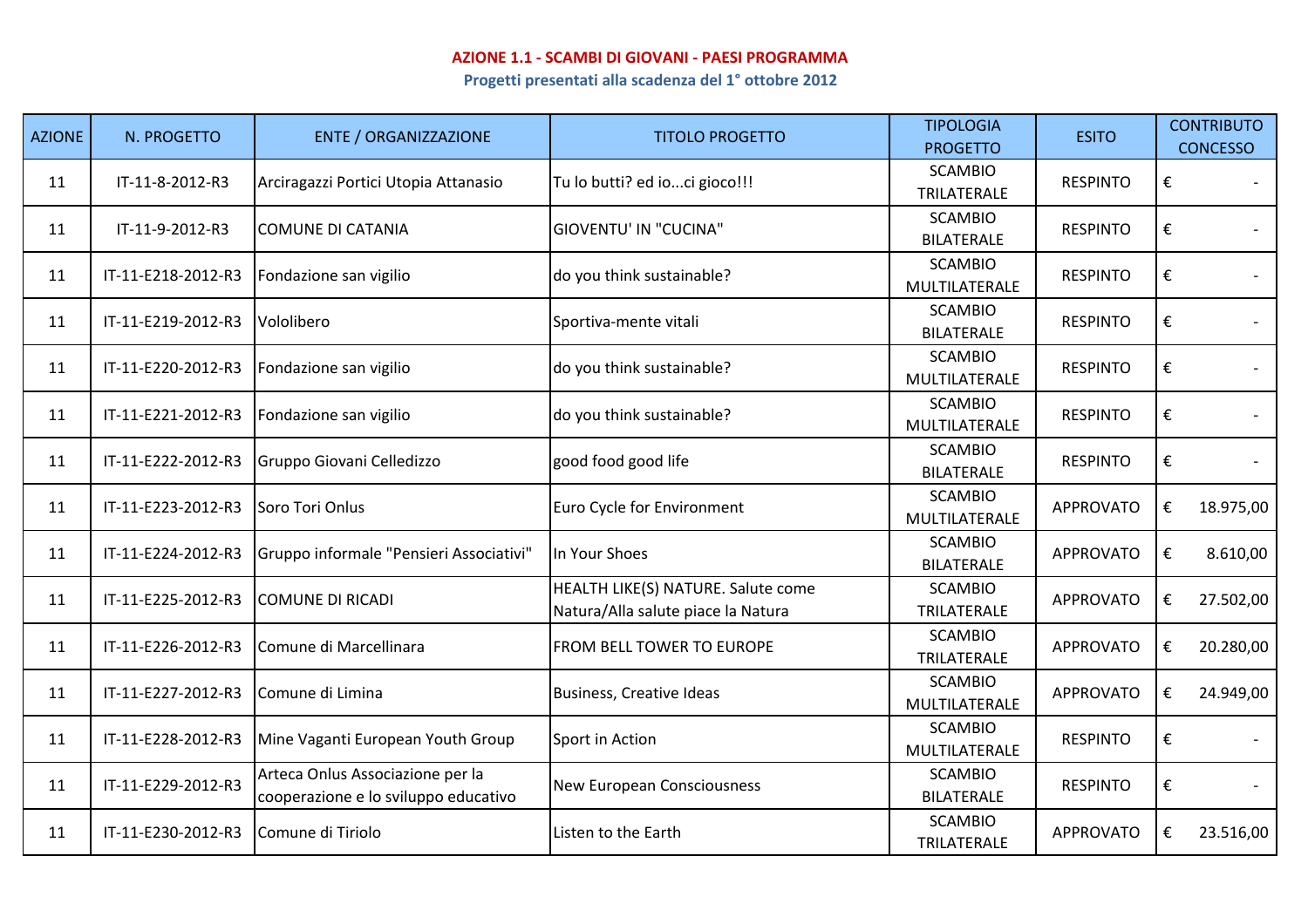| 11 | IT-11-E231-2012-R3 | <b>COMUNE DI GALLODORO</b>                                            | ECO-(EX)CHANGE                                                        | <b>SCAMBIO</b><br>MULTILATERALE     | <b>APPROVATO</b> | € | 26.810,00 |
|----|--------------------|-----------------------------------------------------------------------|-----------------------------------------------------------------------|-------------------------------------|------------------|---|-----------|
| 11 | IT-11-E232-2012-R3 | <b>COMUNE DI BELVI'</b>                                               | <b>OPEN THE DOOR!</b>                                                 | <b>SCAMBIO</b><br>MULTILATERALE     | <b>APPROVATO</b> | € | 21.603,90 |
| 11 | IT-11-E233-2012-R3 | Fondazione Iniziative e Studi sulla<br>Multietnicita'                 | YOUth & MI: Media, Interculture, MIlan                                | <b>SCAMBIO</b><br>MULTILATERALE     | <b>RESPINTO</b>  | € |           |
| 11 | IT-11-E234-2012-R3 | Fondazione Don Orione Onlus                                           | Tu come me                                                            | <b>SCAMBIO</b><br>TRILATERALE       | <b>APPROVATO</b> | € | 8.533,00  |
| 11 | IT-11-E235-2012-R3 | C.S.F. - Cooperazione Senza Frontiere                                 | Young At Work                                                         | <b>SCAMBIO</b><br>MULTILATERALE     | <b>RESPINTO</b>  | € |           |
| 11 | IT-11-E236-2012-R3 | Promozione Interanzionale Sicilia-Mondo Maastricht - 20 years later   |                                                                       | <b>SCAMBIO</b><br>MULTILATERALE     | <b>RESPINTO</b>  | € |           |
| 11 | IT-11-E237-2012-R3 | Promozione Internazionale Sicilia-Mondo Eco-people                    |                                                                       | <b>SCAMBIO</b><br>MULTILATERALE     | <b>APPROVATO</b> | € | 18.263,00 |
| 11 | IT-11-E238-2012-R3 | Promozione Internazionale Sicilia-Mondo   Maastricht - 20 years later |                                                                       | <b>SCAMBIO</b><br>MULTILATERALE     | <b>RESPINTO</b>  | € |           |
| 11 | IT-11-E239-2012-R3 | <b>COMUNE DI MARSCIANO</b>                                            | Youth Participation and Senior Experience                             | <b>SCAMBIO</b><br>MULTILATERALE     | <b>RESPINTO</b>  | € |           |
| 11 | IT-11-E240-2012-R3 | Associazione Uniamoci Onlus                                           | All different - All equal                                             | <b>SCAMBIO</b><br>MULTILATERALE     | <b>APPROVATO</b> | € | 24.545,00 |
| 11 | IT-11-E241-2012-R3 | Solco Brescia consorzio di cooperative<br>sociali                     | Young farmers point                                                   | <b>SCAMBIO</b><br>MULTILATERALE     | <b>APPROVATO</b> | € | 26.141,00 |
| 11 | IT-11-E242-2012-R3 | <b>Humus</b>                                                          | sostenibilmente attivi                                                | <b>SCAMBIO</b><br><b>BILATERALE</b> | <b>RESPINTO</b>  | € |           |
| 11 | IT-11-E243-2012-R3 | <b>COMUNE DI TRAMATZA</b>                                             | <b>TRAMATZA STREET ART</b>                                            | <b>SCAMBIO</b><br>MULTILATERALE     | <b>APPROVATO</b> | € | 13.110,00 |
| 11 | IT-11-E244-2012-R3 | Shiv Shakti G.K.M                                                     | Integration for European Youngsters                                   | <b>SCAMBIO</b><br>TRILATERALE       | <b>APPROVATO</b> | € | 12.862,00 |
| 11 | IT-11-E245-2012-R3 | <b>EUTOPIA</b>                                                        | <b>CROSS THE THRESHOLD</b>                                            | <b>SCAMBIO</b><br>TRILATERALE       | <b>APPROVATO</b> | € | 12.499,00 |
| 11 | IT-11-E246-2012-R3 | Comune di Agropoli-Centro<br>Informagiovani                           | Play of images. Arts, culture and creativity for<br>social inclusion. | <b>SCAMBIO</b><br>MULTILATERALE     | <b>RESPINTO</b>  | € |           |
| 11 | IT-11-E247-2012-R3 | YOU MEDIA                                                             | <b>COUNTRY LIFESTYLE</b>                                              | <b>SCAMBIO</b><br>MULTILATERALE     | <b>RESPINTO</b>  | € |           |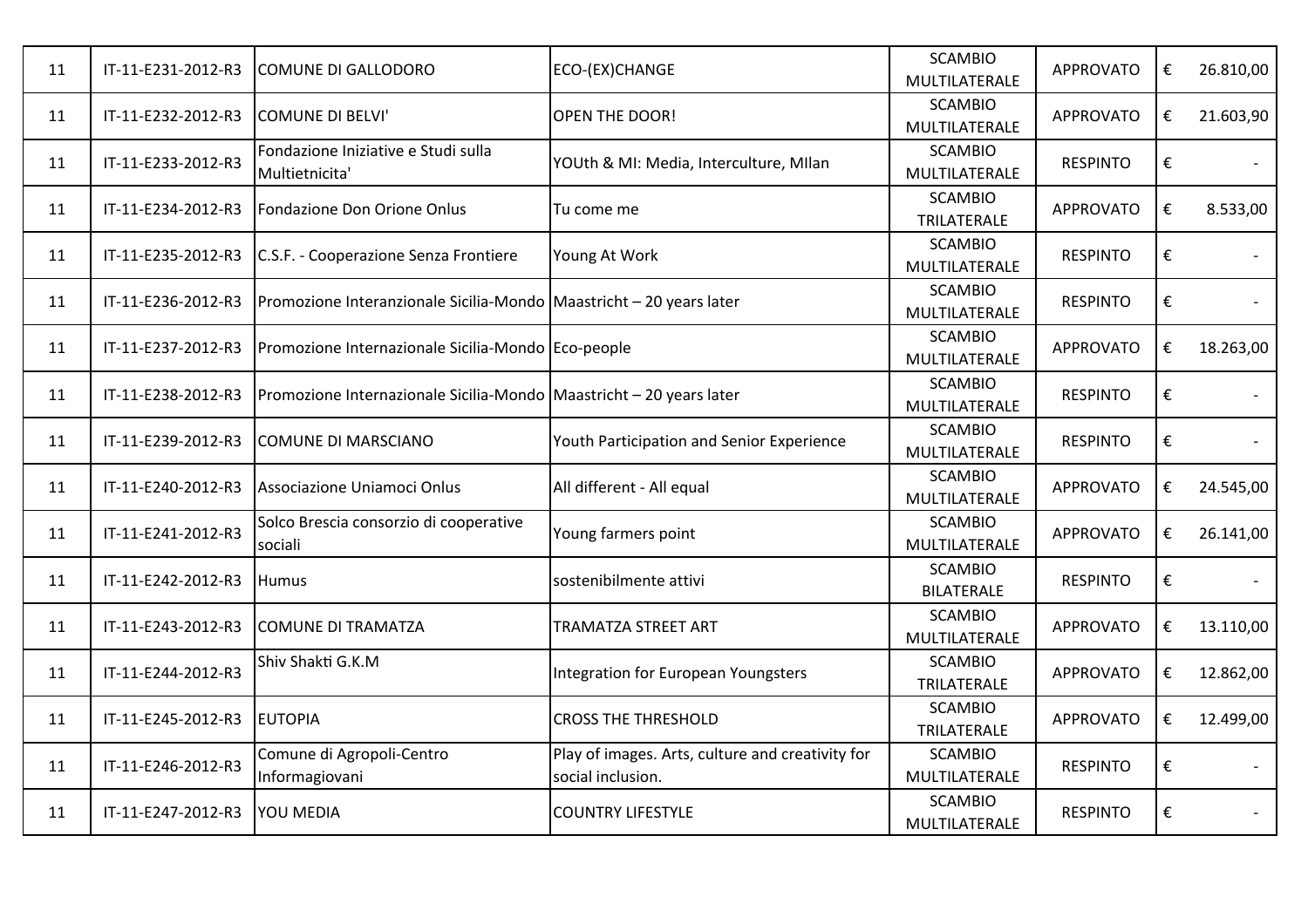| 11 | IT-11-E248-2012-R3 | Arteca Onlus Association for cooperation<br>and development in education | Smart Cities and Innovation                              | <b>SCAMBIO</b><br>MULTILATERALE     | <b>RESPINTO</b>  | €                       |           |
|----|--------------------|--------------------------------------------------------------------------|----------------------------------------------------------|-------------------------------------|------------------|-------------------------|-----------|
| 11 | IT-11-E249-2012-R3 | YOUTH FOR EUROPE- alessando d'amico                                      | united colours of music                                  | <b>SCAMBIO</b><br>TRILATERALE       | <b>RESPINTO</b>  | €                       |           |
| 11 | IT-11-E250-2012-R3 | <b>GRUPPO DI AZIONE LOCALE - GAL</b><br><b>METROPOLI EST</b>             | Dieta Mediterranea: cibo & cultura dei popoli<br>europei | <b>SCAMBIO</b><br><b>BILATERALE</b> | <b>RESPINTO</b>  | $\pmb{\epsilon}$        |           |
| 11 | IT-11-E251-2012-R3 | H.R.Y.O. Human Rights Youth<br>Organization                              | Human Rights Street                                      | <b>SCAMBIO</b><br>MULTILATERALE     | <b>RESPINTO</b>  | €                       |           |
| 11 | IT-11-E252-2012-R3 | YAP (Youth Action for Peace) Italia                                      | Mediterranean Diet                                       | <b>SCAMBIO</b><br>MULTILATERALE     | <b>APPROVATO</b> | €                       | 11.430,00 |
| 11 | IT-11-E253-2012-R3 | H.R.Y.O. Human Rights Youth<br>Organization                              | Human Rights Street                                      | <b>SCAMBIO</b><br>MULTILATERALE     | <b>RESPINTO</b>  | €                       |           |
| 11 | IT-11-E254-2012-R3 | H.R.Y.O. Human Rights Youth<br>Organization                              | Human Rights Street                                      | <b>SCAMBIO</b><br>MULTILATERALE     | <b>RESPINTO</b>  | €                       |           |
| 11 | IT-11-E255-2012-R3 | FONDAZIONE GIAMBATTISTA VICO                                             | Incontro di Culture                                      | <b>SCAMBIO</b><br><b>BILATERALE</b> | <b>RESPINTO</b>  | $\boldsymbol{\epsilon}$ |           |
| 11 | IT-11-E256-2012-R3 | Associazione di volontariato INCREDERE                                   | EcoAct                                                   | <b>SCAMBIO</b><br>MULTILATERALE     | <b>APPROVATO</b> | €                       | 20.060,00 |
| 11 | IT-11-E257-2012-R3 | Ex-Duco laB                                                              | Intro: Tradition and innovation                          | <b>SCAMBIO</b><br>TRILATERALE       | <b>RESPINTO</b>  | €                       |           |
| 11 | IT-11-E258-2012-R3 | Comune di Pollina                                                        | Re_cycle                                                 | <b>SCAMBIO</b><br>TRILATERALE       | <b>APPROVATO</b> | €                       | 12.975,00 |
| 11 | IT-11-E259-2012-R3 | Insight education project design                                         | A fortune teller told mewhat sustainable<br>mobility is  | <b>SCAMBIO</b><br>MULTILATERALE     | <b>APPROVATO</b> | €                       | 16.271,60 |
| 11 | IT-11-E260-2012-R3 | <b>ARCA Cooperativa sociale</b>                                          | <b>GREENBLUE</b>                                         | <b>SCAMBIO</b><br><b>BILATERALE</b> | <b>RESPINTO</b>  | €                       |           |
| 11 | IT-11-E261-2012-R3 | Servizio Civile Internazionale                                           | Out of the Shadows                                       | <b>SCAMBIO</b><br>MULTILATERALE     | <b>APPROVATO</b> | €                       | 12.186,00 |
| 11 | IT-11-E262-2012-R3 | Associazione Eufemia                                                     | Langhe Coast to Coast                                    | <b>SCAMBIO</b><br>MULTILATERALE     | <b>APPROVATO</b> | €                       | 20.217,00 |
| 11 | IT-11-E263-2012-R3 | <b>BE ACTIVE</b>                                                         | <b>ART &amp; CULTURE</b>                                 | <b>SCAMBIO</b><br>MULTILATERALE     | <b>RESPINTO</b>  | $\pmb{\epsilon}$        |           |
| 11 | IT-11-E264-2012-R3 | Younet                                                                   | TRansition Youth                                         | <b>SCAMBIO</b><br>MULTILATERALE     | <b>APPROVATO</b> | €                       | 19.440,00 |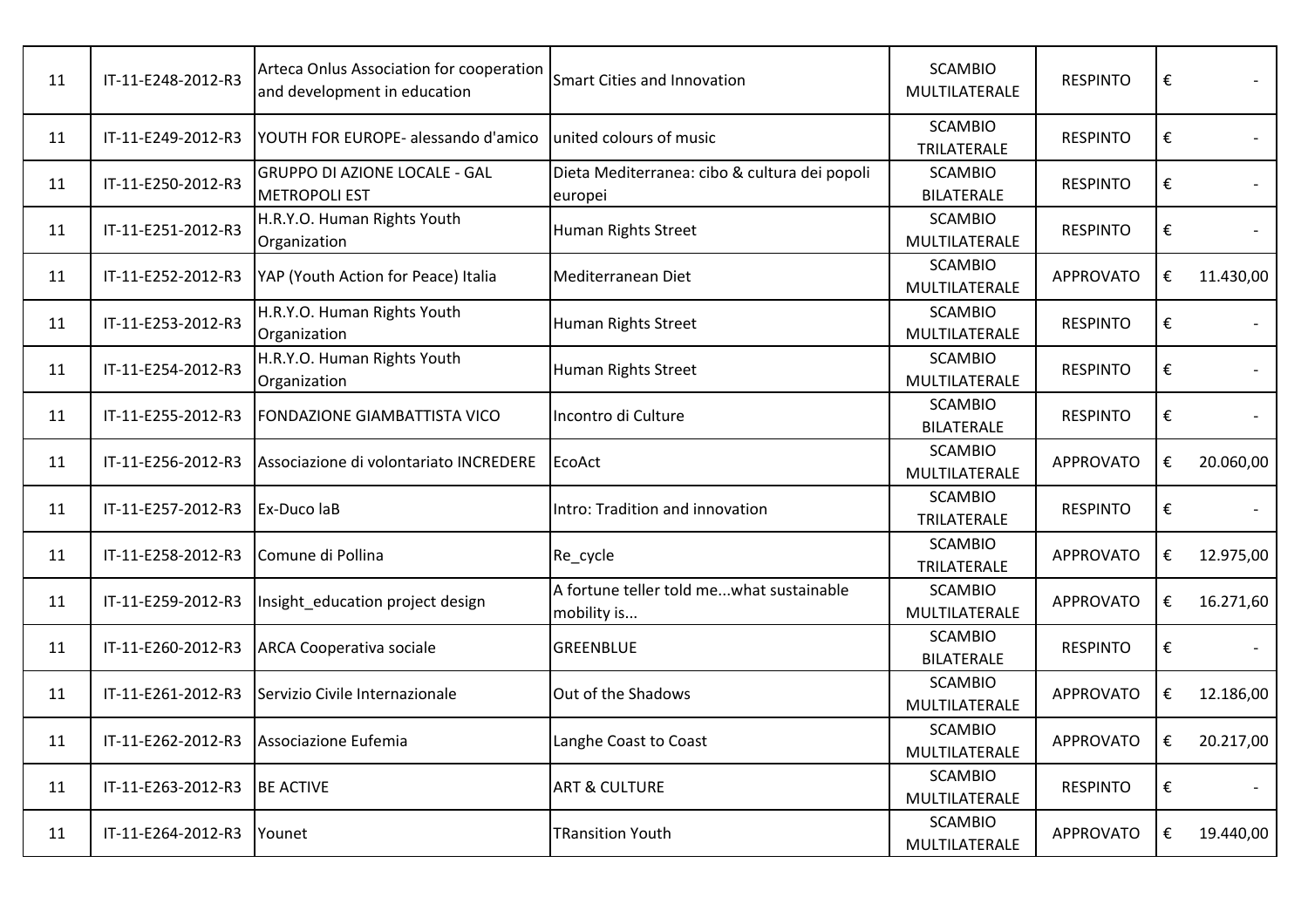| 11 | IT-11-E265-2012-R3 | Vedogiovane Società Cooperativa Sociale<br>Impresa sociale    | M(You)sic for Europe                                   | <b>SCAMBIO</b><br>MULTILATERALE     | <b>APPROVATO</b> | € | 32.900,00 |
|----|--------------------|---------------------------------------------------------------|--------------------------------------------------------|-------------------------------------|------------------|---|-----------|
| 11 | IT-11-E266-2012-R3 | <b>Associazione Mosaico</b>                                   | Invisible Youth                                        | <b>SCAMBIO</b><br>MULTILATERALE     | <b>RESPINTO</b>  | € |           |
| 11 | IT-11-E267-2012-R3 | Associazione Culturale Giovanile "Moby<br>Dick"               | You, the Future                                        | <b>SCAMBIO</b><br>MULTILATERALE     | <b>APPROVATO</b> | € | 18.096,00 |
| 11 | IT-11-E268-2012-R3 | Associazione Generazioni Moderne                              | Make way for diversity                                 | <b>SCAMBIO</b><br>MULTILATERALE     | <b>RESPINTO</b>  | € |           |
| 11 | IT-11-E269-2012-R3 | Informamentis Europa                                          | Learning to be Eu                                      | <b>SCAMBIO</b><br>MULTILATERALE     | <b>APPROVATO</b> | € | 24.062,00 |
| 11 | IT-11-E270-2012-R3 | Associazione Musicale S.Cecilia - Banda<br>musicale S.Cecilia | Europa! Ci siamo anche noi!                            | <b>SCAMBIO</b><br><b>BILATERALE</b> | <b>APPROVATO</b> | € | 14.964,00 |
| 11 | IT-11-E271-2012-R3 | Associazione In Tour                                          | "Youth, camera, action"                                | <b>SCAMBIO</b><br>TRILATERALE       | <b>RESPINTO</b>  | € |           |
| 11 | IT-11-E272-2012-R3 | Net in Action                                                 | BUSY - Be a sustainable youngster                      | <b>SCAMBIO</b><br>MULTILATERALE     | <b>APPROVATO</b> | € | 20.217,00 |
| 11 | IT-11-E273-2012-R3 | Mine Vaganti European Youth Group                             | Sport in Action                                        | <b>SCAMBIO</b><br>MULTILATERALE     | <b>RESPINTO</b>  | € |           |
| 11 | IT-11-E274-2012-R3 | YouNet Sicilia                                                | Nature + Sport: Healthy you, Healthy Planet            | <b>SCAMBIO</b><br>MULTILATERALE     | <b>RESPINTO</b>  | € |           |
| 11 | IT-11-E275-2012-R3 | 'Immaginaria" Società Cooperativa A R L<br>Onlus              | A true story                                           | <b>SCAMBIO</b><br>MULTILATERALE     | <b>RESPINTO</b>  | € |           |
| 11 | IT-11-E276-2012-R3 | <b>Bond of Union</b>                                          | Discover your Environment, too                         | <b>SCAMBIO</b><br>MULTILATERALE     | <b>APPROVATO</b> | € | 15.071,00 |
| 11 | IT-11-E277-2012-R3 | Comune di Vignanello                                          | Don't Leave But Live!                                  | <b>SCAMBIO</b><br>MULTILATERALE     | <b>RESPINTO</b>  | € |           |
| 11 | IT-11-E278-2012-R3 | VulcanicaMente                                                | Get up, stand up, have a healthy life!                 | <b>SCAMBIO</b><br>MULTILATERALE     | <b>RESPINTO</b>  | € |           |
| 11 | IT-11-E279-2012-R3 | ASSOCIAZIONE CU.TRA.FO.SE.                                    | 3E: EDUCATION-EMPLOYMENT-EMANCIPATION                  | <b>SCAMBIO</b><br>MULTILATERALE     | <b>RESPINTO</b>  | € |           |
|    |                    |                                                               |                                                        |                                     |                  |   |           |
| 11 | IT-11-E280-2012-R3 | Jump In                                                       | games around Europe                                    | <b>SCAMBIO</b><br>MULTILATERALE     | <b>RESPINTO</b>  | € |           |
| 11 | IT-11-E281-2012-R3 | Federazione Esperantista Italiana                             | Tu come mi vedi? Conoscersi, rispettarsi,<br>cooperare | <b>SCAMBIO</b><br>MULTILATERALE     | <b>RESPINTO</b>  | € | $\sim$    |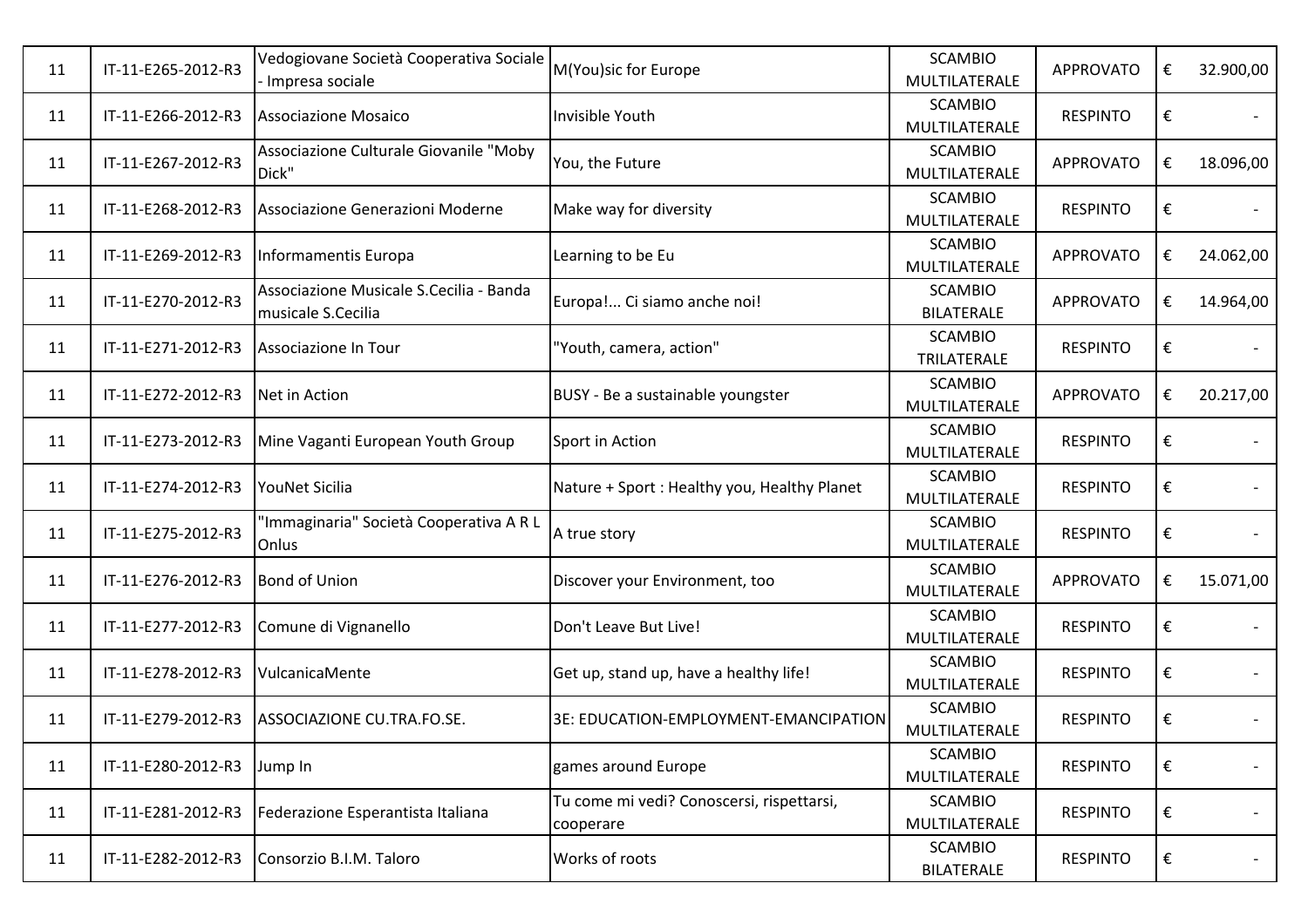| 11 | IT-11-E283-2012-R3 | Pietre Miliari                                                                | COnoscere Lavorare Tutelare Innovare<br>VAlorizzare                 | <b>SCAMBIO</b><br>MULTILATERALE     | <b>RESPINTO</b>  | € |           |
|----|--------------------|-------------------------------------------------------------------------------|---------------------------------------------------------------------|-------------------------------------|------------------|---|-----------|
| 11 | IT-11-E284-2012-R3 | Associazione Triggianesi di Puglia nel<br>Mondo                               | Human Rights through Art                                            | <b>SCAMBIO</b><br>TRILATERALE       | <b>RESPINTO</b>  | € |           |
| 11 | IT-11-E285-2012-R3 | Associazione In Tour                                                          | "Youth, camera, action"                                             | <b>SCAMBIO</b><br>TRILATERALE       | <b>RESPINTO</b>  | € |           |
| 11 | IT-11-E286-2012-R3 | <b>Province of Matera</b>                                                     | <b>GREEN MOB</b>                                                    | <b>SCAMBIO</b><br><b>BILATERALE</b> | <b>RESPINTO</b>  | € |           |
| 11 | IT-11-E287-2012-R3 | WePlay                                                                        | Peace & Sport                                                       | <b>SCAMBIO</b><br>MULTILATERALE     | <b>RESPINTO</b>  | € |           |
| 11 | IT-11-E288-2012-R3 | <b>Associazione Pronexus</b>                                                  | 1000 STEPS FOR LEGALITY                                             | <b>SCAMBIO</b><br>TRILATERALE       | <b>RESPINTO</b>  | € |           |
| 11 | IT-11-E289-2012-R3 | <b>ANCONA IN ACTION</b>                                                       | <b>LANGUAGE MACARONI</b>                                            | <b>SCAMBIO</b><br>MULTILATERALE     | <b>RESPINTO</b>  | € |           |
| 11 | IT-11-E290-2012-R3 | <b>Associazione EUROBRIDGE</b>                                                | Live Outdoors, Play With Tradition                                  | <b>SCAMBIO</b><br><b>BILATERALE</b> | <b>RESPINTO</b>  | € |           |
| 11 | IT-11-E291-2012-R3 | <b>APS Young Effect</b>                                                       | <b>Know habits</b>                                                  | <b>SCAMBIO</b><br><b>BILATERALE</b> | <b>RESPINTO</b>  | € |           |
| 11 | IT-11-E292-2012-R3 | Associazione "Officina Creativa<br>Interculturale"                            | 'Cor Leone: people are bridges"                                     | <b>SCAMBIO</b><br>MULTILATERALE     | <b>RESPINTO</b>  | € |           |
| 11 | IT-11-E293-2012-R3 | Gruppo di Ciclosofia                                                          | Building the Cycle of Social Inclusion                              | <b>SCAMBIO</b><br>MULTILATERALE     | <b>RESPINTO</b>  | € |           |
| 11 | IT-11-E294-2012-R3 | Gruppo di Ciclosofia                                                          | Building the Cycle of Social Inclusion                              | <b>SCAMBIO</b><br>MULTILATERALE     | <b>APPROVATO</b> | € | 20.470,00 |
| 11 | IT-11-E295-2012-R3 | Cinemondo                                                                     | Action                                                              | <b>SCAMBIO</b><br>MULTILATERALE     | <b>APPROVATO</b> | € | 18.630,00 |
| 11 | IT-11-E296-2012-R3 | Associazione Energie Unite per la Ricerca<br>l'Educazione la Cultura e l'Arte | <b>Urban Landscape Design</b>                                       | <b>SCAMBIO</b><br><b>BILATERALE</b> | <b>RESPINTO</b>  | € |           |
| 11 | IT-11-E297-2012-R3 | Associazione 20 Luglio                                                        | Walk, tell and meet the cultural diversity in EU                    | <b>SCAMBIO</b><br><b>BILATERALE</b> | <b>RESPINTO</b>  | € |           |
| 11 | IT-11-E298-2012-R3 | Associazione NEA - Network for<br>European Awareness                          | Ice&Stone Lands                                                     | <b>SCAMBIO</b><br><b>BILATERALE</b> | <b>RESPINTO</b>  | € |           |
| 11 | IT-11-E299-2012-R3 | ASSOCIAZIONE "LA ZIRLA"                                                       | Comunità unite dalla storia - Memoria e<br>paesaggi europei di pace | <b>SCAMBIO</b><br><b>BILATERALE</b> | <b>RESPINTO</b>  | € |           |
| 11 | IT-11-E300-2012-R3 | Associazione Videocommunity                                                   | Hear my Voice!                                                      | <b>SCAMBIO</b><br>MULTILATERALE     | <b>APPROVATO</b> | € | 23.388,00 |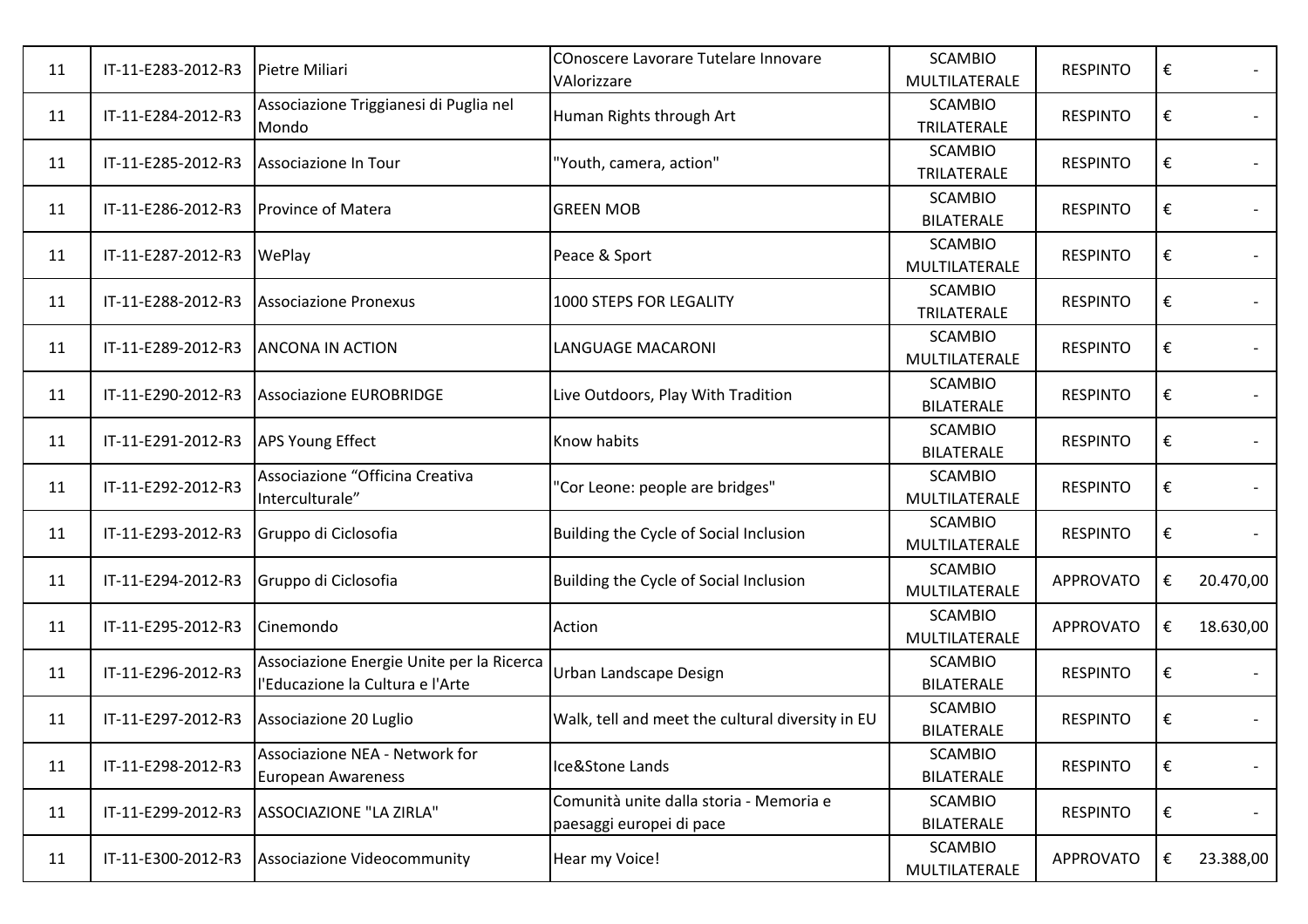| 11 | IT-11-E301-2012-R3 | <b>Bast Hard</b>                                                                     | Be on the show                                                 | <b>SCAMBIO</b><br>MULTILATERALE     | <b>APPROVATO</b> | € | 20.254,00 |
|----|--------------------|--------------------------------------------------------------------------------------|----------------------------------------------------------------|-------------------------------------|------------------|---|-----------|
| 11 | IT-11-E302-2012-R3 | Comune di Bassano del Grappa                                                         | "L'Europa in Cucina - Mangiamoci Sopra"                        | <b>SCAMBIO</b><br>MULTILATERALE     | <b>RESPINTO</b>  | € |           |
| 11 | IT-11-E303-2012-R3 | Comune di Bassano del Grappa                                                         | "L'Europa in Cucina - Mangiamoci Sopra"                        | <b>SCAMBIO</b><br>MULTILATERALE     | <b>RESPINTO</b>  | € |           |
| 11 | IT-11-E304-2012-R3 | Youth of Euravia                                                                     | <b>B.A.T. IZNOTGOOD!</b>                                       | <b>SCAMBIO</b><br>MULTILATERALE     | <b>RESPINTO</b>  | € |           |
| 11 | IT-11-E305-2012-R3 | Associazione Icarus                                                                  | La mafia è una montagna di merda: 100 passi di<br>cittadinanza | <b>SCAMBIO</b><br>MULTILATERALE     | <b>RESPINTO</b>  | € |           |
| 11 | IT-11-E306-2012-R3 | Food&Art                                                                             | <b>WORLD OF FLAVOURS</b>                                       | <b>SCAMBIO</b><br>MULTILATERALE     | <b>RESPINTO</b>  | € |           |
| 11 | IT-11-E307-2012-R3 | GreenSite                                                                            | United with nature                                             | <b>SCAMBIO</b><br>MULTILATERALE     | <b>RESPINTO</b>  | € |           |
| 11 | IT-11-E308-2012-R3 | O.R.S. - Osservatorio Ricerca Sociale.<br>Centro studi, politiche e ricerche sociali | 'Signs". Youth, Memory and Poverty in Europe                   | <b>SCAMBIO</b><br>MULTILATERALE     | <b>RESPINTO</b>  | € |           |
| 11 | IT-11-E309-2012-R3 | Associazione Italia Israele di Perugia                                               | Black out the Dark!                                            | <b>SCAMBIO</b><br><b>BILATERALE</b> | <b>RESPINTO</b>  | € |           |
| 11 | IT-11-E310-2012-R3 | Comitato Provinciale Arcigay Il Cassero<br>Bologna                                   | Gender in Double                                               | <b>SCAMBIO</b><br><b>BILATERALE</b> | <b>RESPINTO</b>  | € |           |
| 11 | IT-11-E311-2012-R3 | Associazione Icarus                                                                  | La mafia è una montagna di merda: 100 passi di<br>cittadinanza | <b>SCAMBIO</b><br>MULTILATERALE     | <b>APPROVATO</b> | € | 23.450,00 |
| 11 | IT-11-E312-2012-R3 | Associazione di promozione sociale Joint                                             | Food for thought 3                                             | <b>SCAMBIO</b><br>MULTILATERALE     | <b>APPROVATO</b> | € | 26.203,00 |
| 11 | IT-11-E313-2012-R3 | Polisportiva Pro Loco Unpli                                                          | <b>DANCE FOR EUROPE</b>                                        | <b>SCAMBIO</b><br>MULTILATERALE     | <b>APPROVATO</b> | € | 17.760,00 |
| 11 | IT-11-E314-2012-R3 | ASSOCIAZIONE CULTURALE LEONARDO<br><b>DA VINCI</b>                                   | ULUCH ALI'                                                     | <b>SCAMBIO</b><br><b>BILATERALE</b> | <b>RESPINTO</b>  | € |           |
| 11 | IT-11-E315-2012-R3 | <b>European Volunteering Association</b>                                             | Don't throw our future away                                    | <b>SCAMBIO</b><br>MULTILATERALE     | <b>RESPINTO</b>  | € |           |
| 11 | IT-11-E316-2012-R3 | Associazione "è"                                                                     | Street-izens                                                   | <b>SCAMBIO</b><br>MULTILATERALE     | <b>RESPINTO</b>  | € |           |
| 11 | IT-11-E317-2012-R3 | <b>FONDAZIONE RUI</b>                                                                | MANI CHE COSTRUISCONO L'EUROPA                                 | <b>SCAMBIO</b><br>MULTILATERALE     | <b>RESPINTO</b>  | € |           |
| 11 | IT-11-E318-2012-R3 | Associazione di rete INCA Italia<br>International Network for Culture ane            | CIAK si lavora 2                                               | <b>SCAMBIO</b><br><b>BILATERALE</b> | <b>RESPINTO</b>  | € |           |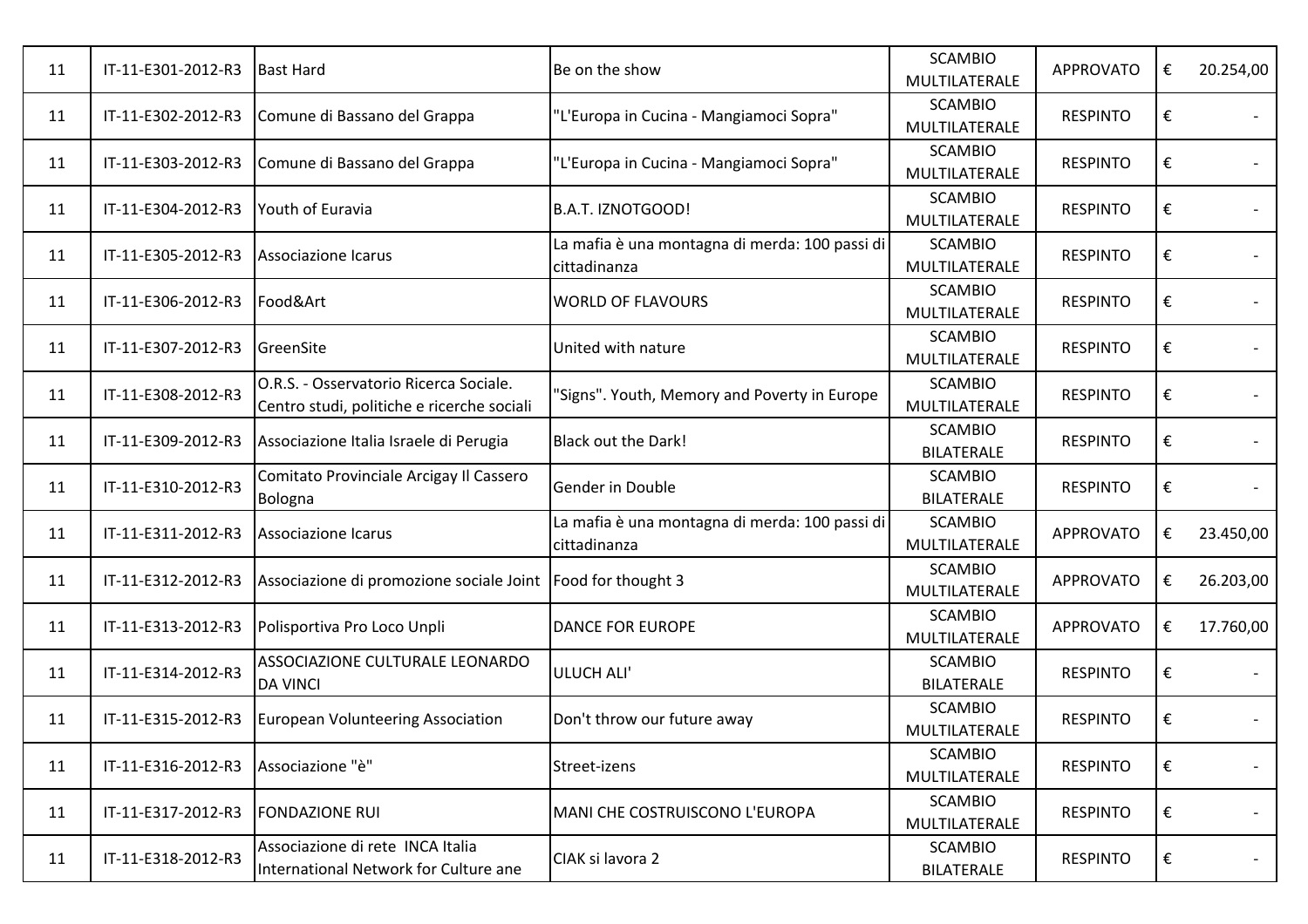| 11 | IT-11-E319-2012-R3 | Associazione Culturale "Oltre la Siepe"                                              | Shoot party(cipation) up                                                         | <b>SCAMBIO</b><br>TRILATERALE       | <b>APPROVATO</b> | € | 16.347,00 |
|----|--------------------|--------------------------------------------------------------------------------------|----------------------------------------------------------------------------------|-------------------------------------|------------------|---|-----------|
| 11 | IT-11-E320-2012-R3 | Comune di Luogosanto                                                                 | Tutta mia la Città                                                               | <b>SCAMBIO</b><br><b>BILATERALE</b> | <b>RESPINTO</b>  | € |           |
| 11 | IT-11-E321-2012-R3 | Associazione Culturale Mille Piedi                                                   | Youropean!                                                                       | <b>SCAMBIO</b><br>MULTILATERALE     | <b>RESPINTO</b>  | € |           |
| 11 | IT-11-E322-2012-R3 | L.E.S.S. onlus - Centro studi e iniziative di<br>Lotta all'Esclusione Sociale per lo | Face2face - Rendez-vous with second<br>generation                                | <b>SCAMBIO</b><br><b>BILATERALE</b> | <b>APPROVATO</b> | € | 12.193,00 |
| 11 | IT-11-E323-2012-R3 | Comune di Villanova Monteleone                                                       | Know our different cultures and traditions,<br>then use them to build our future | <b>SCAMBIO</b><br><b>BILATERALE</b> | <b>RESPINTO</b>  | € |           |
| 11 | IT-11-E324-2012-R3 | FONDAZIONE GIAMBATTISTA VICO                                                         | Giovani e Ambiente                                                               | <b>SCAMBIO</b><br><b>BILATERALE</b> | <b>RESPINTO</b>  | € |           |
| 11 | IT-11-E325-2012-R3 | Associazione "Sulcis's Youth" Onlus                                                  | Experience for the future: Youth in Europe                                       | <b>SCAMBIO</b><br>MULTILATERALE     | <b>RESPINTO</b>  | € |           |
| 11 | IT-11-E326-2012-R3 | Associazione "Sulcis's Youth" Onlus                                                  | Experience for the future: Youth in Europe                                       | <b>SCAMBIO</b><br>MULTILATERALE     | <b>RESPINTO</b>  | € |           |
| 11 | IT-11-E327-2012-R3 | Eurolearning                                                                         | Work in progress                                                                 | <b>SCAMBIO</b><br>MULTILATERALE     | <b>RESPINTO</b>  | € |           |
| 11 | IT-11-E328-2012-R3 | <b>Associazione Eu-Frate</b>                                                         | Be your trainer! take the right choice.                                          | <b>SCAMBIO</b><br>MULTILATERALE     | <b>RESPINTO</b>  | € |           |
| 11 | IT-11-E329-2012-R3 | <b>Cultural Association Enea</b>                                                     | ArtAgapi                                                                         | <b>SCAMBIO</b><br><b>BILATERALE</b> | <b>RESPINTO</b>  | € |           |
| 11 | IT-11-E330-2012-R3 | Comune di Campolattaro                                                               | Opportunities, Awareness, Strengths and<br>Interests for young people            | <b>SCAMBIO</b><br>TRILATERALE       | <b>RESPINTO</b>  | € |           |
| 11 | IT-11-E331-2012-R3 | Pro Loco Lizzano                                                                     | Let's folk! Learning by creativity!                                              | <b>SCAMBIO</b><br>MULTILATERALE     | <b>RESPINTO</b>  | € |           |
| 11 | IT-11-E332-2012-R3 | Associazione di rete INCA Italia<br>International Network for Culture ane            | CIAK si lavora 2                                                                 | <b>SCAMBIO</b><br><b>BILATERALE</b> | <b>APPROVATO</b> | € | 16.060,00 |
| 11 | IT-11-E333-2012-R3 | CATANIA 2000 ASD                                                                     | <b>RUNNER</b>                                                                    | <b>SCAMBIO</b><br>TRILATERALE       | <b>RESPINTO</b>  | € |           |
| 11 | IT-11-E334-2012-R3 | ISTITUTO D'ISTRUZIONE SUPERIORE<br>"RONCALLI"                                        | EUROSCHOOLSPORT2013                                                              | <b>SCAMBIO</b><br>MULTILATERALE     | <b>RESPINTO</b>  | € |           |
| 11 | IT-11-E335-2012-R3 | Acli Provinciali Cagliari                                                            | Job Evolution - Youth Entrepreneurship                                           | <b>SCAMBIO</b><br>TRILATERALE       | <b>RESPINTO</b>  | € |           |
| 11 | IT-11-E336-2012-R3 | Accademia Europeista del Friuli Venezia<br>Giulia                                    | Youth without borders                                                            | <b>SCAMBIO</b><br>MULTILATERALE     | <b>RESPINTO</b>  | € |           |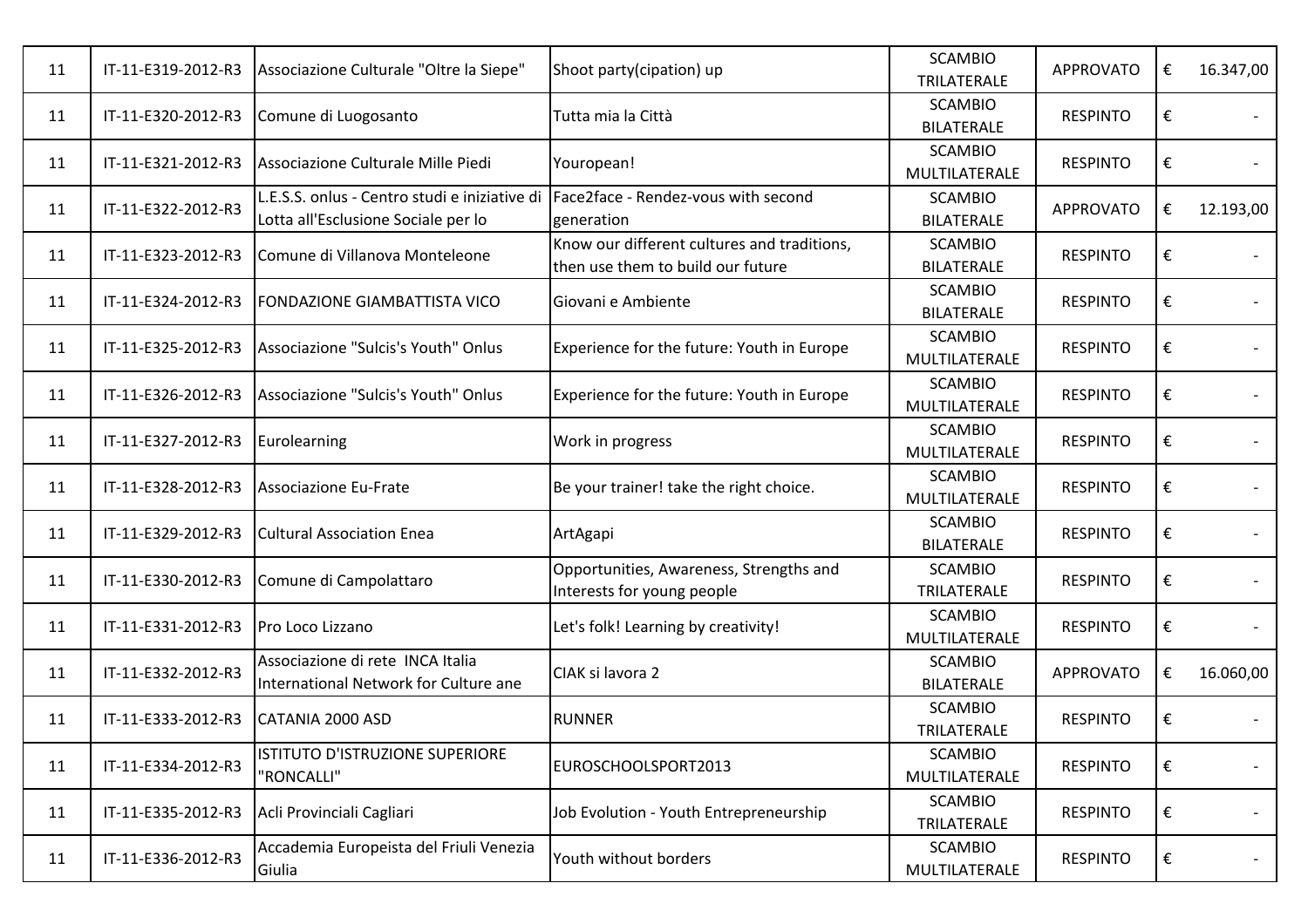| -- | $-2012 - R3$<br>$-0.27$<br>$\mathbf{I} - \mathbf{I}$ | Società cooperativa sociale ONLUS<br>$\mathbf{H}$<br>. Confini''<br>'Senzal | n sustainable tourism development .<br>curopean | <b>SCAMBIO</b><br><b>BILATERALE</b> | <b>RESPINTC</b> |  |  |
|----|------------------------------------------------------|-----------------------------------------------------------------------------|-------------------------------------------------|-------------------------------------|-----------------|--|--|
|----|------------------------------------------------------|-----------------------------------------------------------------------------|-------------------------------------------------|-------------------------------------|-----------------|--|--|

## **AZIONE 1.2 - INIZIATIVE GIOVANI**

## **Progetti presentati alla scadenza del 1° ottobre 2012**

| <b>AZIONE</b> | N. PROGETTO      | <b>ENTE / ORGANIZZAZIONE</b>                             | <b>TITOLO PROGETTO</b>                                             | <b>TIPOLOGIA</b><br><b>PROGETTO</b> | <b>ESITO</b>     |   | <b>CONTRIBUTO</b><br><b>CONCESSO</b> |
|---------------|------------------|----------------------------------------------------------|--------------------------------------------------------------------|-------------------------------------|------------------|---|--------------------------------------|
| 12            | IT-12-21-2012-R3 | <b>COMPAGNIA DELL'ORTOBUS</b>                            | PROGETTO ORTOBUS                                                   | <b>IG NAZIONALE</b>                 | <b>RESPINTO</b>  | € |                                      |
| 12            | IT-12-22-2012-R3 | CANTIERI DEI GIOVANI ITALIANI-<br>MAROCCHINI             | MAMMA:TORNA A SCUOLA CON ME!                                       | <b>IG NAZIONALE</b>                 | <b>RESPINTO</b>  | € |                                      |
| 12            | IT-12-23-2012-R3 | PAPA KAROL ASSOCIAZIONE ONLUS                            | I LOVE LIFE                                                        | <b>IG NAZIONALE</b>                 | <b>RESPINTO</b>  | € |                                      |
| 12            | IT-12-24-2012-R3 | CAGLIARI UNOFFICIAL GUIDE G.I.                           | <b>CAGLIARI UNOFFICIAL GUIDE</b>                                   | <b>IG NAZIONALE</b>                 | <b>APPROVATO</b> | € | 7.100,00                             |
| 12            | IT-12-25-2012-R3 | <b>G.I. GRUPPO ACTION</b>                                | AGISCI PER CAMBIARE IM TEMPI: INIZIATIVA,<br>OSSERVAZIONE, NOVITA' | <b>IG NAZIONALE</b>                 | <b>RESPINTO</b>  | € |                                      |
| 12            | IT-12-26-2012-R3 | IZMO ASSOCIAZIONE CULTURALE                              | THAT'S ALL FOLKS DESIGN                                            | IG<br><b>TRANSNAZIONALE</b>         | <b>RESPINTO</b>  | € |                                      |
| 12            | IT-12-27-2012-R3 | <b>COMMUNITY GARDEN ASSOCIAZIONE</b><br><b>CULTURALE</b> | A SOCIAL GARDEN FOR THE COMMUNITY                                  | <b>IG NAZIONALE</b>                 | <b>RESPINTO</b>  | € |                                      |
| 12            | IT-12-28-2012-R3 | RAFFAELLO SANZIO ASSOCIAZIONE                            | <b>BLUE FOR EUROPE</b>                                             | IG<br><b>TRANSNAZIONALE</b>         | <b>RESPINTO</b>  | € |                                      |
| 12            | IT-12-29-2012-R3 | G.I. CARAVANMASCHERA                                     | <b>BABELE BURATTINI</b>                                            | <b>IG NAZIONALE</b>                 | <b>APPROVATO</b> | € | 6.000,00                             |
| 12            | IT-12-30-2012-R3 | ALTRIMONDI ASSOCIAZIONE                                  | STRUMENTI DI DEMOCRAZIA PARTECIPATIVA<br>PER L'EUROPA              | <b>IG NAZIONALE</b>                 | <b>RESPINTO</b>  | € |                                      |
| 12            | IT-12-31-2012-R3 | CRISALIDE S.C.S. ONLUS                                   | TRAVAIL LES ALPES - GIOVANI E MONTAGNA:<br>MISSIONE POSSIBILE      | <b>IG NAZIONALE</b>                 | <b>APPROVATO</b> | € | 7.100,00                             |
| 12            | IT-12-32-2012-R3 | <b>G.I. TELEVALLATA</b>                                  | <b>FORMARE PER INFORMARE</b>                                       | <b>IG NAZIONALE</b>                 | <b>RESPINTO</b>  | € |                                      |
| 12            | IT-12-33-2012-R3 | LUANA CAPANNA                                            | TUTTO E' SCRITTO NEL CORPO                                         | <b>IG NAZIONALE</b>                 | <b>RESPINTO</b>  | € |                                      |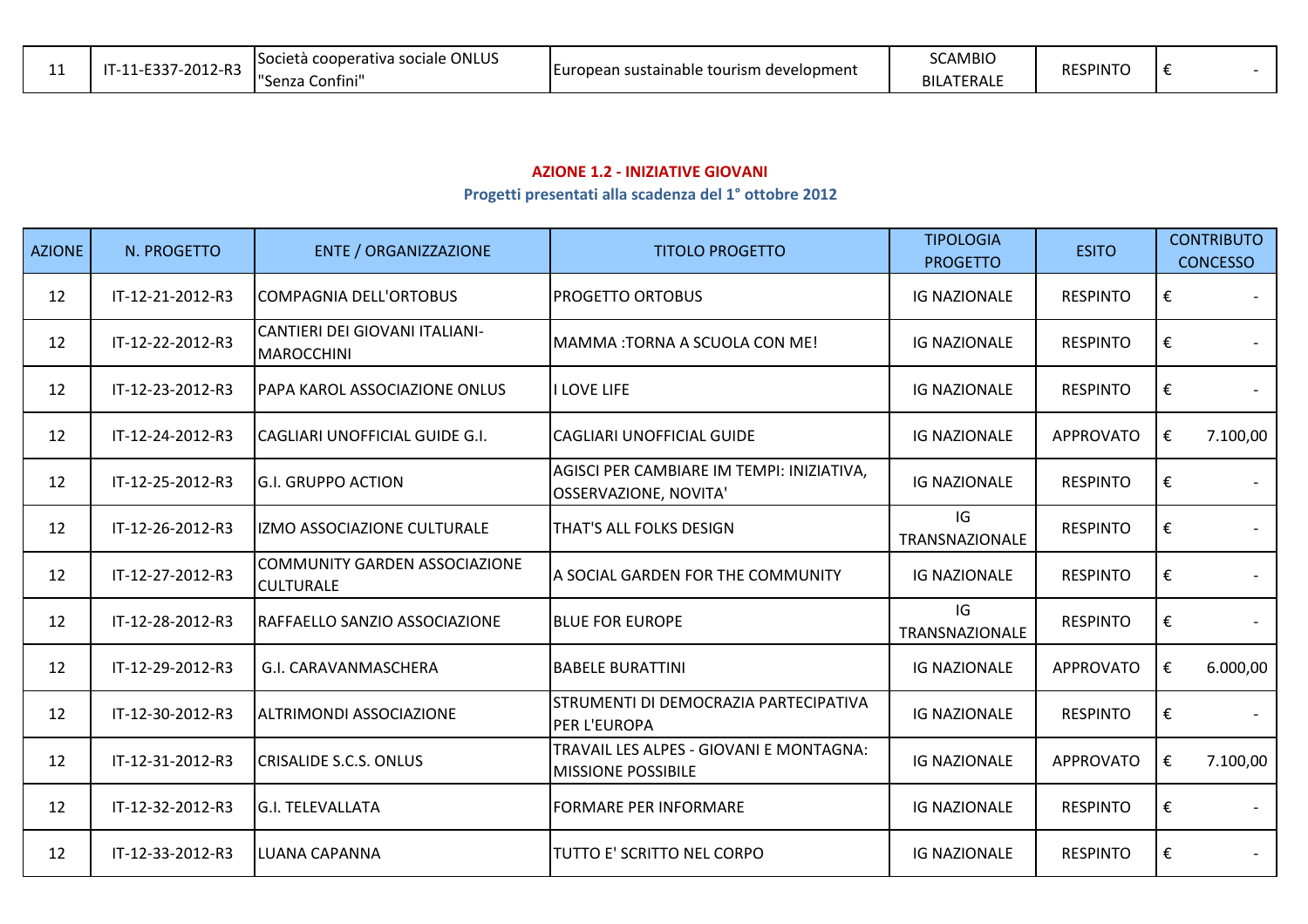| 12 | IT-12-E312-2012-R3 | Gruppo Informale Rainbows                             | Partireimparare                                                                           | <b>IG NAZIONALE</b>  | <b>APPROVATO</b> | € | 6.000,00  |
|----|--------------------|-------------------------------------------------------|-------------------------------------------------------------------------------------------|----------------------|------------------|---|-----------|
| 12 | IT-12-E313-2012-R3 | <b>Gruppo Informale Sporting</b>                      | LoSport2.0                                                                                | <b>IG NAZIONALE</b>  | <b>APPROVATO</b> | € | 6.000,00  |
| 12 | IT-12-E314-2012-R3 | <b>EURO-NET</b>                                       | <b>GARGANTUA'S SOUL</b>                                                                   | <b>IG NAZIONALE</b>  | <b>APPROVATO</b> | € | 6.000,00  |
| 12 | IT-12-E315-2012-R3 | <b>PAOLAB</b>                                         | Reduce the unemployment: yes, we can (try)!                                               | IG<br>TRANSNAZIONALE | <b>RESPINTO</b>  | € |           |
| 12 | IT-12-E316-2012-R3 | Gruppo informale GiovaniRiposto                       | Sguardi sul viaggio                                                                       | <b>IG NAZIONALE</b>  | <b>RESPINTO</b>  | € |           |
| 12 | IT-12-E317-2012-R3 | Gruppo informale GiovaniRiposto                       | Sguardi sul viaggio                                                                       | <b>IG NAZIONALE</b>  | <b>APPROVATO</b> | € | 6.000,00  |
| 12 | IT-12-E318-2012-R3 | asc Arte Suoni Colori                                 | T.e.L.E. (Tradizione e Linguaggi Espressivi)                                              | <b>IG NAZIONALE</b>  | <b>APPROVATO</b> | € | 7.100,00  |
| 12 | IT-12-E319-2012-R3 | Miscelarti                                            | Radio L@V Legalità Ambiente e Volontariato                                                | <b>IG NAZIONALE</b>  | <b>RESPINTO</b>  | € |           |
| 12 | IT-12-E320-2012-R3 | L'ORIZZONTE                                           | <b>GUAGLIUNI E LU TEATRU</b>                                                              | <b>IG NAZIONALE</b>  | <b>RESPINTO</b>  | € |           |
| 12 | IT-12-E321-2012-R3 | <b>GRUPPO INFORMALE "STORIE DI</b><br>GIOVANI D'OGGI" | <b>STORIE DI GIOVANI D'OGGI</b>                                                           | <b>IG NAZIONALE</b>  | <b>APPROVATO</b> | € | 6.000,00  |
| 12 | IT-12-E322-2012-R3 | Gruppo informale di Giovani IntegrART                 | IntegrART                                                                                 | <b>IG NAZIONALE</b>  | <b>RESPINTO</b>  | € |           |
| 12 | IT-12-E323-2012-R3 | AIST (ASSOCIAZIONE ITALIANA<br>SOCIOTERAPIA)          | TRA-M.A.R.E. - Navighiamo Insieme (Movement<br><b>Against Roma Communities Exclusion)</b> | IG<br>TRANSNAZIONALE | <b>APPROVATO</b> | € | 15.094,00 |
| 12 | IT-12-E324-2012-R3 | H.R.Y.O. Human Rights Youth<br>Organization           | Diritti Umani per le Strade                                                               | <b>IG NAZIONALE</b>  | <b>APPROVATO</b> | € | 6.000,00  |
| 12 | IT-12-E325-2012-R3 | A.S.D. CENTRO YOGA SAMASTHITI                         | YOGA IN EUROPE                                                                            | <b>IG NAZIONALE</b>  | <b>RESPINTO</b>  | € |           |
| 12 | IT-12-E326-2012-R3 | L'Orizzonte                                           | Informiamoci dai giovani                                                                  | <b>IG NAZIONALE</b>  | <b>RESPINTO</b>  | € |           |
| 12 | IT-12-E327-2012-R3 | <b>ASSOCIAZIONE TEATRALE AISTHESIS</b>                | Màscara                                                                                   | IG<br>TRANSNAZIONALE | <b>RESPINTO</b>  | € |           |
| 12 | IT-12-E328-2012-R3 | Gruppo Giovanile strade aperte                        | Acqua rapita: i beni comuni a teatro                                                      | <b>IG NAZIONALE</b>  | <b>RESPINTO</b>  | € |           |
| 12 | IT-12-E329-2012-R3 | Casa per la Pace Milano                               | Ponti oltre i muri.  E se scoppiasse la pace?                                             | <b>IG NAZIONALE</b>  | <b>RESPINTO</b>  | € |           |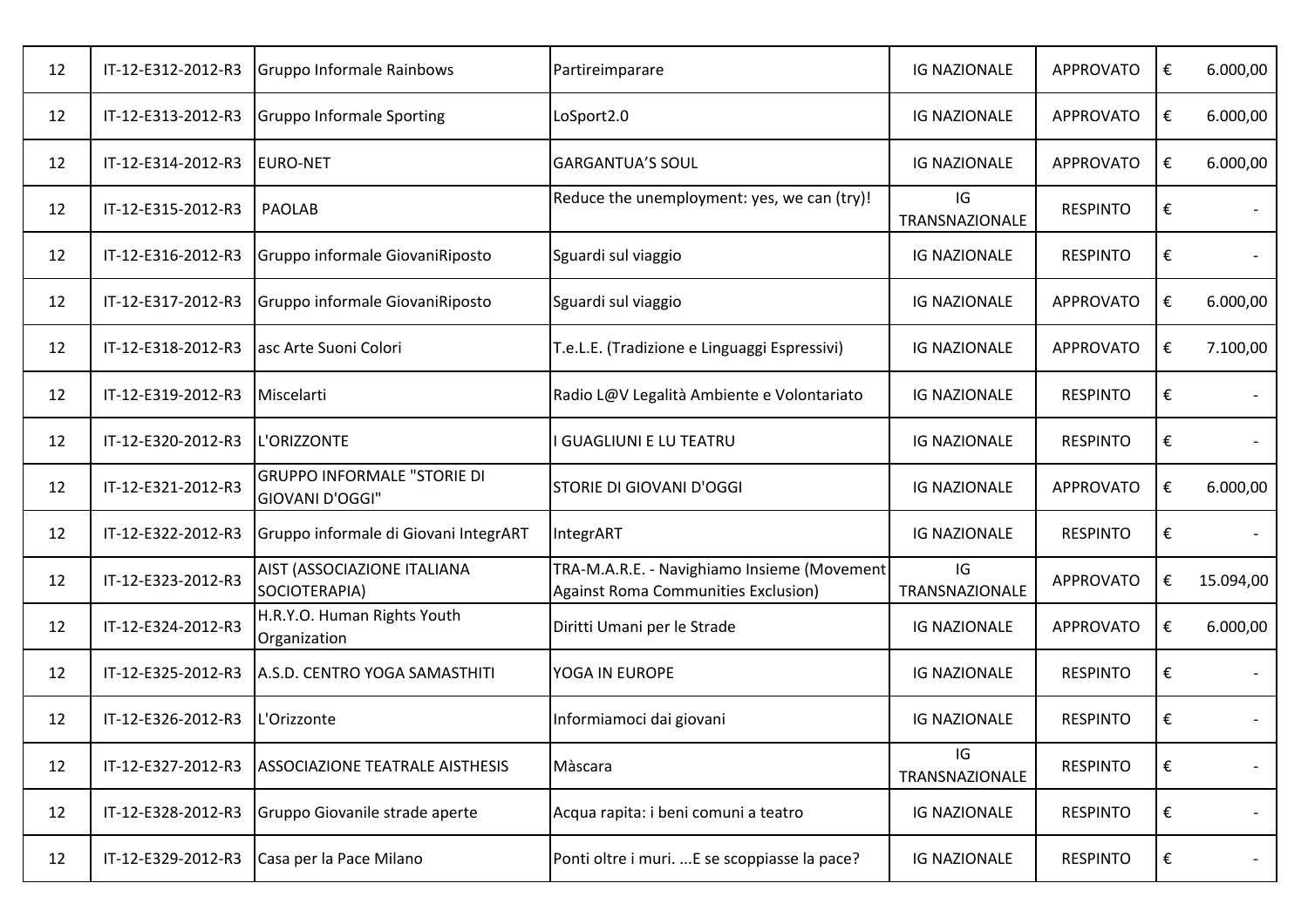| 12 | IT-12-E330-2012-R3 | Associazione di promozione sociale<br>"Venti di scambio"           | DIAMO VOCE ALLA LEGALITA'                                               | <b>IG NAZIONALE</b>  | APPROVATO        | € | 7.100,00 |
|----|--------------------|--------------------------------------------------------------------|-------------------------------------------------------------------------|----------------------|------------------|---|----------|
| 12 | IT-12-E331-2012-R3 | A.I.S.T.                                                           | L.E.D.I.                                                                | <b>IG NAZIONALE</b>  | <b>APPROVATO</b> | € | 7.100,00 |
| 12 | IT-12-E332-2012-R3 | YOUNG MEN'S CHRISTIAN ASSOCIATION<br>PARTHENOPE ORGANIZZAZIONE NON | Beauty Lies In The Difference                                           | IG<br>TRANSNAZIONALE | <b>RESPINTO</b>  | € |          |
| 12 | IT-12-E333-2012-R3 | <b>ARCI Servizio Civile FVG</b>                                    | Confini In Gioco - Granice U Igri                                       | IG<br>TRANSNAZIONALE | <b>RESPINTO</b>  | € |          |
| 12 | IT-12-E334-2012-R3 | Noi crediamo!!!                                                    | Radio Multicultura                                                      | <b>IG NAZIONALE</b>  | <b>APPROVATO</b> | € | 7.100,00 |
| 12 | IT-12-E335-2012-R3 | Impatto Giovani                                                    | Insieme con lo Sport!                                                   | <b>IG NAZIONALE</b>  | <b>APPROVATO</b> | € | 7.100,00 |
| 12 | IT-12-E336-2012-R3 | Giovani e Legalità                                                 | Uniti contro la Droga!                                                  | <b>IG NAZIONALE</b>  | <b>APPROVATO</b> | € | 7.100,00 |
| 12 | IT-12-E337-2012-R3 | Muoviti Sicilia                                                    | Diversamente vicini!                                                    | <b>IG NAZIONALE</b>  | <b>APPROVATO</b> | € | 7.100,00 |
| 12 | IT-12-E338-2012-R3 | Associazione Serydarth                                             | Monferrato-Europe One Way                                               | <b>IG NAZIONALE</b>  | <b>APPROVATO</b> | € | 7.100,00 |
| 12 | IT-12-E339-2012-R3 | <b>ASSOCIAZIONE CARPE DIEM</b>                                     | La medicina nella storia - uno sguardo al cuore<br>e all'alimentazione. | <b>IG NAZIONALE</b>  | <b>APPROVATO</b> | € | 6.000,00 |
| 12 | IT-12-E340-2012-R3 | Arci solidarietà livorno                                           | Music is difference                                                     | <b>IG NAZIONALE</b>  | <b>RESPINTO</b>  | € |          |
| 12 | IT-12-E341-2012-R3 | Quality of life improvement gruppo<br>informale                    | Oltre gli ostacolicon la mente e con il cuore                           | <b>IG NAZIONALE</b>  | <b>RESPINTO</b>  | € |          |
| 12 | IT-12-E342-2012-R3 | 'Eco-Friends" Gruppo Informale                                     | Eco-Museum                                                              | IG<br>TRANSNAZIONALE | <b>RESPINTO</b>  | € |          |
| 12 | IT-12-E343-2012-R3 | Team di "Catania Source"                                           | Catania Source                                                          | <b>IG NAZIONALE</b>  | <b>APPROVATO</b> | € | 7.100,00 |
| 12 | IT-12-E344-2012-R3 | <b>Bond of Union</b>                                               | Ex-Voto                                                                 | IG<br>TRANSNAZIONALE | <b>RESPINTO</b>  | € |          |
| 12 | IT-12-E345-2012-R3 | Associazione culturale Armonia                                     | TE.SO.RI.                                                               | <b>IG NAZIONALE</b>  | <b>APPROVATO</b> | € | 7.080,00 |
| 12 | IT-12-E346-2012-R3 | Young at work                                                      | Giovani Europei per la Mutualità                                        | IG<br>TRANSNAZIONALE | <b>RESPINTO</b>  | € | $\sim$   |
| 12 | IT-12-E347-2012-R3 | MyGenta                                                            | <b>Mystic river</b>                                                     | IG<br>TRANSNAZIONALE | <b>RESPINTO</b>  | € |          |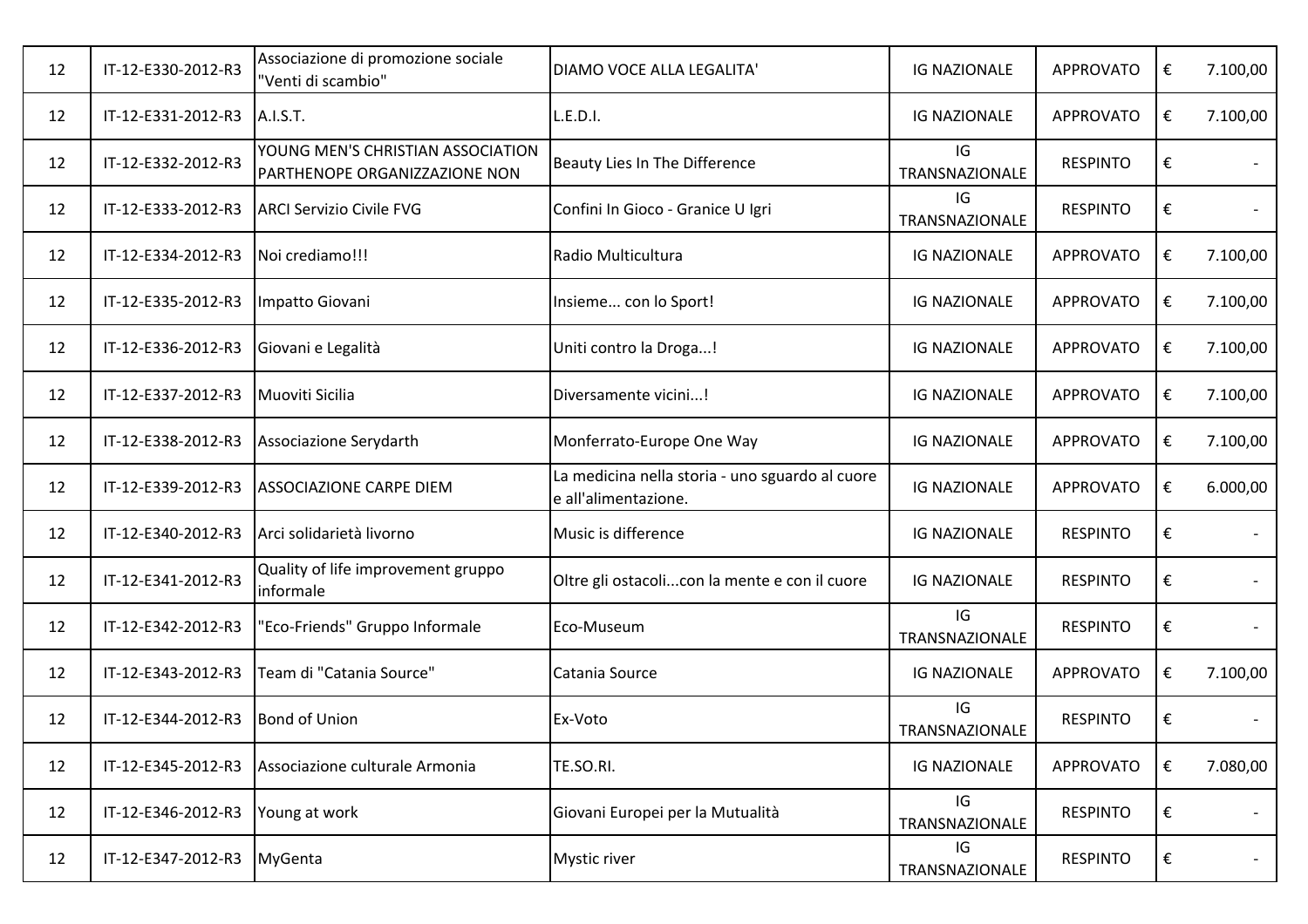| 12 | IT-12-E348-2012-R3 | FOCUS Casa dei Diritti Sociali                              | A.M.A. la legalità                                                                           | <b>IG NAZIONALE</b>  | <b>RESPINTO</b>  | €                       |          |
|----|--------------------|-------------------------------------------------------------|----------------------------------------------------------------------------------------------|----------------------|------------------|-------------------------|----------|
| 12 | IT-12-E349-2012-R3 | Associazione Culturale Laika.TV                             | Vite Fuorisede                                                                               | <b>IG NAZIONALE</b>  | <b>RESPINTO</b>  | €                       |          |
| 12 | IT-12-E350-2012-R3 | <b>GIOVENTU' PROTAGONISTA</b>                               | E-Democracy e nuove politiche giovanili                                                      | <b>IG NAZIONALE</b>  | <b>RESPINTO</b>  | €                       |          |
| 12 | IT-12-E351-2012-R3 | Associazione Auser Insieme Unilieta                         | I mestieri degli Avi                                                                         | <b>IG NAZIONALE</b>  | <b>APPROVATO</b> | €                       | 7.100,00 |
| 12 | IT-12-E352-2012-R3 | La Casa Totiana                                             | Planetopolitana - archivio in rete di Gianni Toti                                            | <b>IG NAZIONALE</b>  | <b>RESPINTO</b>  | €                       |          |
| 12 | IT-12-E353-2012-R3 | Associazione Sballando Ballando                             | Sballando ballando - incontriamoci                                                           | <b>IG NAZIONALE</b>  | <b>RESPINTO</b>  | $\boldsymbol{\epsilon}$ |          |
| 12 | IT-12-E354-2012-R3 | <b>GRUPPO ECOLOGICO PADANO</b><br><b>RICCARDO BACCHELLI</b> | <b>SNORKIES</b>                                                                              | <b>IG NAZIONALE</b>  | <b>RESPINTO</b>  | €                       |          |
| 12 | IT-12-E355-2012-R3 | <b>WORK IN PROGRESS ONLUS</b>                               | Guardando oltre l'orizzonte, dal borgo<br>all'Europa                                         | <b>IG NAZIONALE</b>  | <b>APPROVATO</b> | €                       | 7.100,00 |
| 12 | IT-12-E356-2012-R3 | <b>WarGame Arena</b>                                        | <b>Wild Generation</b>                                                                       | <b>IG NAZIONALE</b>  | <b>RESPINTO</b>  | €                       |          |
|    |                    |                                                             |                                                                                              |                      |                  |                         |          |
| 12 | IT-12-E357-2012-R3 | Giovani per l'Europa                                        | giovani e il Mediterraneo: risorse e proposte                                                | IG<br>TRANSNAZIONALE | <b>APPROVATO</b> | €                       | 9.500,00 |
| 12 | IT-12-E358-2012-R3 | Associazione Nuova Galatea                                  | Oltre ogni Barriera                                                                          | <b>IG NAZIONALE</b>  | <b>APPROVATO</b> | €                       | 7.000,00 |
| 12 | IT-12-E359-2012-R3 | Cooperativa Sociale Koinè                                   | RiCiCletta                                                                                   | <b>IG NAZIONALE</b>  | <b>RESPINTO</b>  | €                       |          |
| 12 | IT-12-E360-2012-R3 | CENTRO ACCOGLIENZA LA RUPE<br><b>COOPERATIVA SOCIALE</b>    | Back to green festival 2013                                                                  | <b>IG NAZIONALE</b>  | <b>RESPINTO</b>  | €                       |          |
| 12 | IT-12-E361-2012-R3 | <b>IL PONTE</b>                                             | Inclusione e collaborazione: il ponte tra le<br>generazioni per un' invecchiamento attivo ed | <b>IG NAZIONALE</b>  | <b>APPROVATO</b> | €                       | 7.100,00 |
| 12 | IT-12-E362-2012-R3 | Redazione Radio EUreka                                      | Radio EUreka                                                                                 | <b>IG NAZIONALE</b>  | <b>APPROVATO</b> | €                       | 6.000,00 |
| 12 | IT-12-E363-2012-R3 | Immaginaria - Società Cooperativa<br>Sociale                | Puntini sospensivi                                                                           | <b>IG NAZIONALE</b>  | <b>APPROVATO</b> | €                       | 7.100,00 |
| 12 | IT-12-E364-2012-R3 | Associazione Politico Culturale<br>Civitavecchia 2000       | Civitavecchia 2.0                                                                            | <b>IG NAZIONALE</b>  | <b>APPROVATO</b> | €                       | 7.100,00 |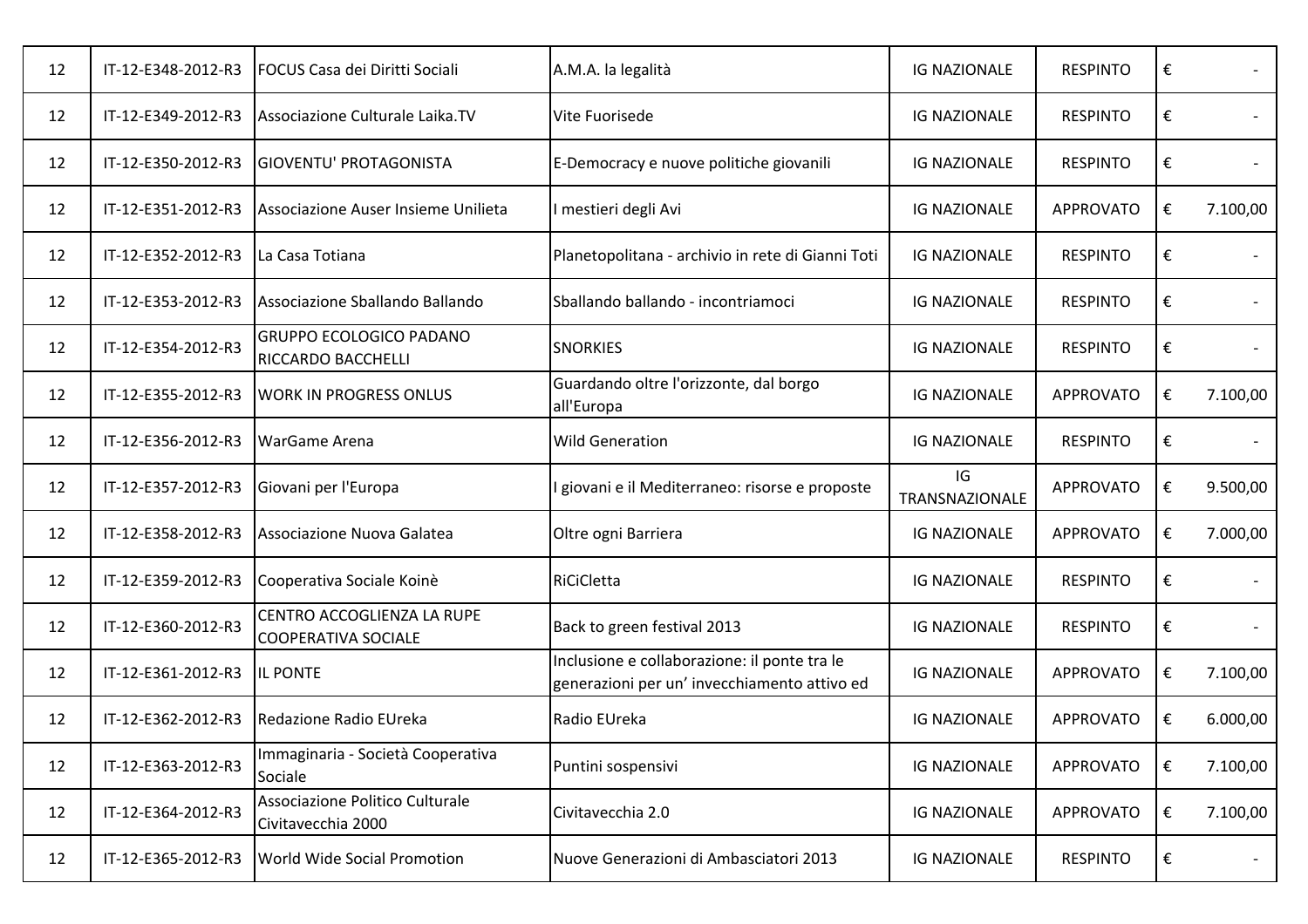| 12 | IT-12-E366-2012-R3 | Gruppo informale Hydra                                         | Spazio degli Spilli                                                                              | <b>IG NAZIONALE</b>  | <b>RESPINTO</b>  | € |           |
|----|--------------------|----------------------------------------------------------------|--------------------------------------------------------------------------------------------------|----------------------|------------------|---|-----------|
| 12 | IT-12-E367-2012-R3 | Associazione Culturale "Italia-Fippine"                        | 'Giovani e Integrazione"                                                                         | <b>IG NAZIONALE</b>  | <b>APPROVATO</b> | € | 6.000,00  |
| 12 | IT-12-E368-2012-R3 | Cooperativa Sociale Liberi Sogni ONLUS                         | Active Ludobus - Promoting active citizenship<br>among young people                              | <b>IG NAZIONALE</b>  | <b>RESPINTO</b>  | € |           |
| 12 | IT-12-E369-2012-R3 | Movimento delle Associazioni di<br>Volontariato Italiano Onlus | Sulla strada per Gerusalemme: promozione del<br>dialogo inter-religioso fra le nuove generazioni | <b>IG NAZIONALE</b>  | <b>RESPINTO</b>  | € |           |
| 12 | IT-12-E370-2012-R3 | Gruppo informale "Maschere"                                    | Giovani@Teatro                                                                                   | <b>IG NAZIONALE</b>  | <b>RESPINTO</b>  | € |           |
| 12 | IT-12-E371-2012-R3 | Gli Aiutacompiti                                               | Gli Aiutacompiti                                                                                 | <b>IG NAZIONALE</b>  | <b>RESPINTO</b>  | € |           |
| 12 | IT-12-E372-2012-R3 | MARCO VAN GENT                                                 | <b>SELAH</b>                                                                                     | <b>IG NAZIONALE</b>  | <b>RESPINTO</b>  | € |           |
| 12 | IT-12-E373-2012-R3 | Comitato Giovani di Serrenti                                   | <b>20 STEPS OVER THE SEA</b>                                                                     | <b>IG NAZIONALE</b>  | <b>RESPINTO</b>  | € |           |
| 12 | IT-12-E374-2012-R3 | Associazione di volontariato "Per<br>Esempio"                  | Oltre le Quinte                                                                                  | <b>IG NAZIONALE</b>  | <b>APPROVATO</b> | € | 5.940,00  |
| 12 | IT-12-E375-2012-R3 | Insieme per crescere                                           | YOUTH FOR YOUNG'S RIGHTS / GIOVENTU' PER<br><b>DIRITTI DEI GIOVANI</b>                           | <b>IG NAZIONALE</b>  | <b>RESPINTO</b>  | € |           |
| 12 | IT-12-E376-2012-R3 | Gruppo informale "Differenziamoci"                             | Differenziamoci                                                                                  | <b>IG NAZIONALE</b>  | <b>APPROVATO</b> | € | 6.000,00  |
| 12 | IT-12-E377-2012-R3 | Associazione Culturale Mille Piedi                             | Pensa Verde                                                                                      | <b>IG NAZIONALE</b>  | <b>APPROVATO</b> | € | 6.000,00  |
| 12 | IT-12-E378-2012-R3 | ASSOCIAZIONE TEATRO STABILE DI<br><b>GROTTOLELLA</b>           | IL CARRO DI TESPI                                                                                | <b>IG NAZIONALE</b>  | <b>RESPINTO</b>  | € |           |
| 12 | IT-12-E379-2012-R3 | <b>ACMOS</b>                                                   | Campagna per la cittadinanza: Occupa la<br>Repubblica                                            | <b>IG NAZIONALE</b>  | <b>RESPINTO</b>  | € |           |
| 12 | IT-12-E380-2012-R3 | Gruppo Informale 2 Ruote                                       | Cicloinsieme                                                                                     | <b>IG NAZIONALE</b>  | <b>APPROVATO</b> | € | 6.000,00  |
| 12 | IT-12-E381-2012-R3 | Amuni Step by Step                                             | CreaAzioni                                                                                       | <b>IG NAZIONALE</b>  | <b>APPROVATO</b> | € | 7.100,00  |
| 12 | IT-12-E382-2012-R3 | Associazione Culturale RGE - Radio<br>Giornale Europa          | Free to moveFree to choose!                                                                      | IG<br>TRANSNAZIONALE | <b>APPROVATO</b> | € | 11.720,00 |
| 12 | IT-12-E383-2012-R3 | LABORATORIO MERIDIANO 2.0                                      | NARR-AZIONI MERIDIANE 2.0                                                                        | <b>IG NAZIONALE</b>  | <b>APPROVATO</b> | € | 5.990,00  |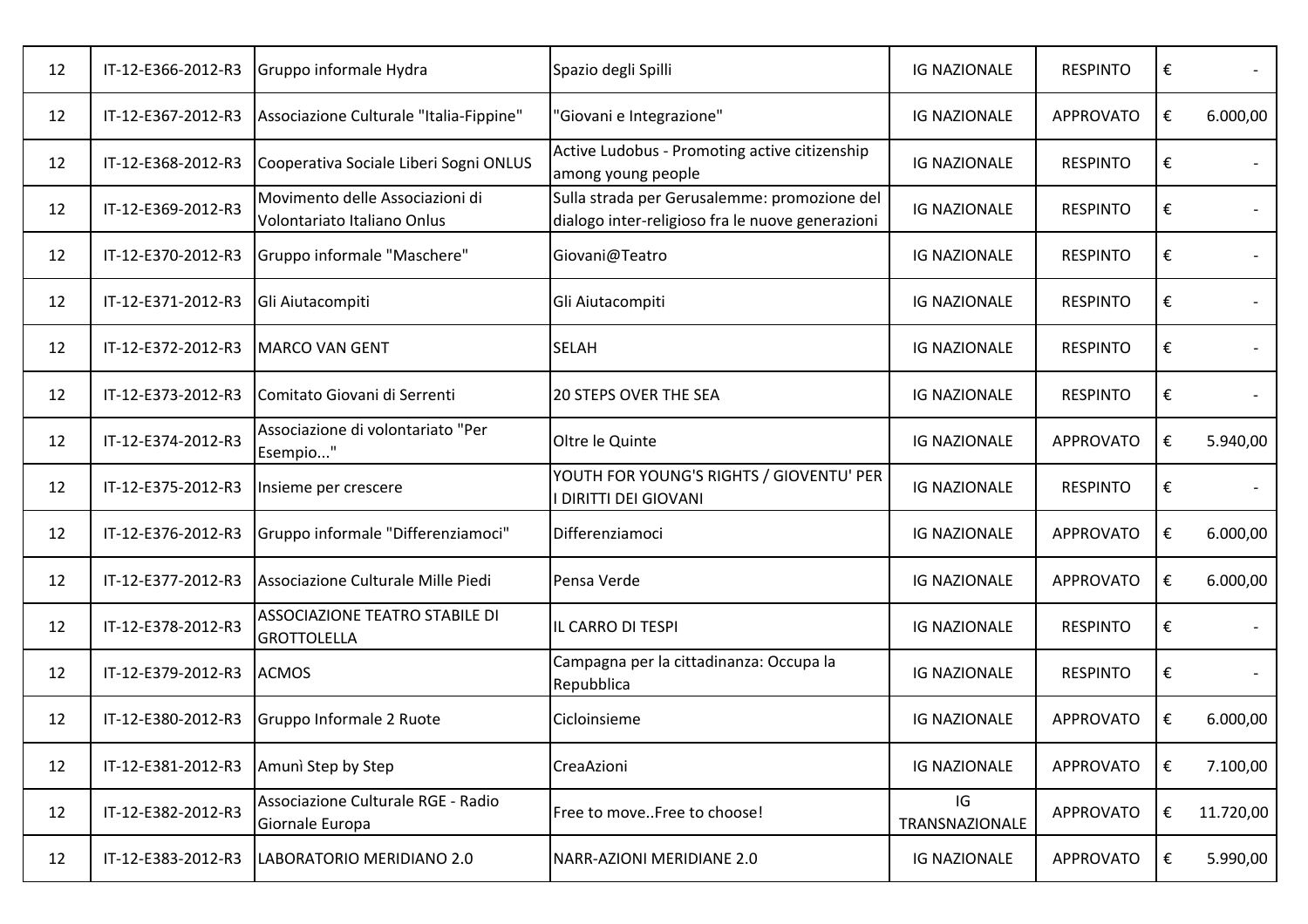| 12 | IT-12-E384-2012-R3 | Fagnani"                                                | Associazione Culturale e Sportiva "Tiziana WebL@b: un ponte "diverso" per comunicare<br>l'Europa | <b>IG NAZIONALE</b>  | <b>RESPINTO</b>  | €                       |          |
|----|--------------------|---------------------------------------------------------|--------------------------------------------------------------------------------------------------|----------------------|------------------|-------------------------|----------|
| 12 | IT-12-E385-2012-R3 | Associazione Culturale Gruppo laPeriferia Waves Project |                                                                                                  | IG<br>TRANSNAZIONALE | <b>RESPINTO</b>  | €                       |          |
| 12 | IT-12-E386-2012-R3 | <b>Gruppo CREARE</b>                                    | Giochiamo a muovere energie                                                                      | <b>IG NAZIONALE</b>  | <b>APPROVATO</b> | €                       | 6.000,00 |
| 12 | IT-12-E387-2012-R3 | SEntinelLE dell'eNErgia                                 | A+++: Apprendimento, Analisi, Azione per<br>l'efficienza e il risparmio energetico               | <b>IG NAZIONALE</b>  | <b>APPROVATO</b> | €                       | 6.000,00 |
| 12 | IT-12-E388-2012-R3 | Associazione di Promozione Sociale<br>Artemide          | Il Labirinto: orientarsi per esserci                                                             | <b>IG NAZIONALE</b>  | <b>RESPINTO</b>  | €                       |          |
| 12 | IT-12-E389-2012-R3 | <b>Associazione MOTUS</b>                               | Il Teatro degli uguali                                                                           | <b>IG NAZIONALE</b>  | <b>APPROVATO</b> | €                       | 7.100,00 |
| 12 | IT-12-E390-2012-R3 | ON A.I.R.                                               | OltreSuoni                                                                                       | <b>IG NAZIONALE</b>  | <b>RESPINTO</b>  | €                       |          |
| 12 | IT-12-E391-2012-R3 | MULINO AD ARTE - ASSOCIAZIONE<br><b>CULTURALE</b>       | LEVEL UP                                                                                         | <b>IG NAZIONALE</b>  | <b>RESPINTO</b>  | €                       |          |
| 12 | IT-12-E392-2012-R3 | Circolo ACLI - Cantieri Sociali                         | Torre di Babele                                                                                  | <b>IG NAZIONALE</b>  | <b>APPROVATO</b> | $\boldsymbol{\epsilon}$ | 6.000,00 |
| 12 | IT-12-E393-2012-R3 | Coopertiva Sociale IL GIRASOLE                          | <b>SCALIAMO LA MONTAGNA</b>                                                                      | <b>IG NAZIONALE</b>  | <b>RESPINTO</b>  | €                       |          |
| 12 | IT-12-E394-2012-R3 | <b>ComPass</b>                                          | "First steps"                                                                                    | <b>IG NAZIONALE</b>  | <b>RESPINTO</b>  | €                       |          |
| 12 | IT-12-E395-2012-R3 | Gruppo informale Scopriamo l'Europa                     | Scopriamo l'Europa                                                                               | <b>IG NAZIONALE</b>  | <b>RESPINTO</b>  | €                       |          |
| 12 | IT-12-E396-2012-R3 | <b>Inventors Solutions</b>                              | Integrare è un gioco                                                                             | <b>IG NAZIONALE</b>  | <b>RESPINTO</b>  | €                       |          |
| 12 | IT-12-E397-2012-R3 | Gruppo Informale Palazzo Verdi                          | HUMAN RIGHTS: WORK IN PROGRESS                                                                   | <b>IG NAZIONALE</b>  | <b>RESPINTO</b>  | €                       |          |
| 12 | IT-12-E398-2012-R3 | Catania Libera                                          | Il lavoro nobilita l'uomo                                                                        | <b>IG NAZIONALE</b>  | <b>APPROVATO</b> | €                       | 7.100,00 |
| 12 | IT-12-E399-2012-R3 | AMICI DELLA CANZONE NAPOLETANA                          | L'IRPINIA DI ARMANDO GILL                                                                        | <b>IG NAZIONALE</b>  | <b>RESPINTO</b>  | €                       |          |
| 12 | IT-12-E400-2012-R3 | ASSOCIAZIONE DI VOLONTARIATO<br>"MERAVIGLIOSI DONI"     | DIVERSAMENTE SUPER ABILI                                                                         | <b>IG NAZIONALE</b>  | <b>RESPINTO</b>  | €                       | $\sim$   |
| 12 | IT-12-E401-2012-R3 | Associazione Porte Aperte                               | The Words Found                                                                                  | <b>IG NAZIONALE</b>  | <b>APPROVATO</b> | €                       | 6.000,00 |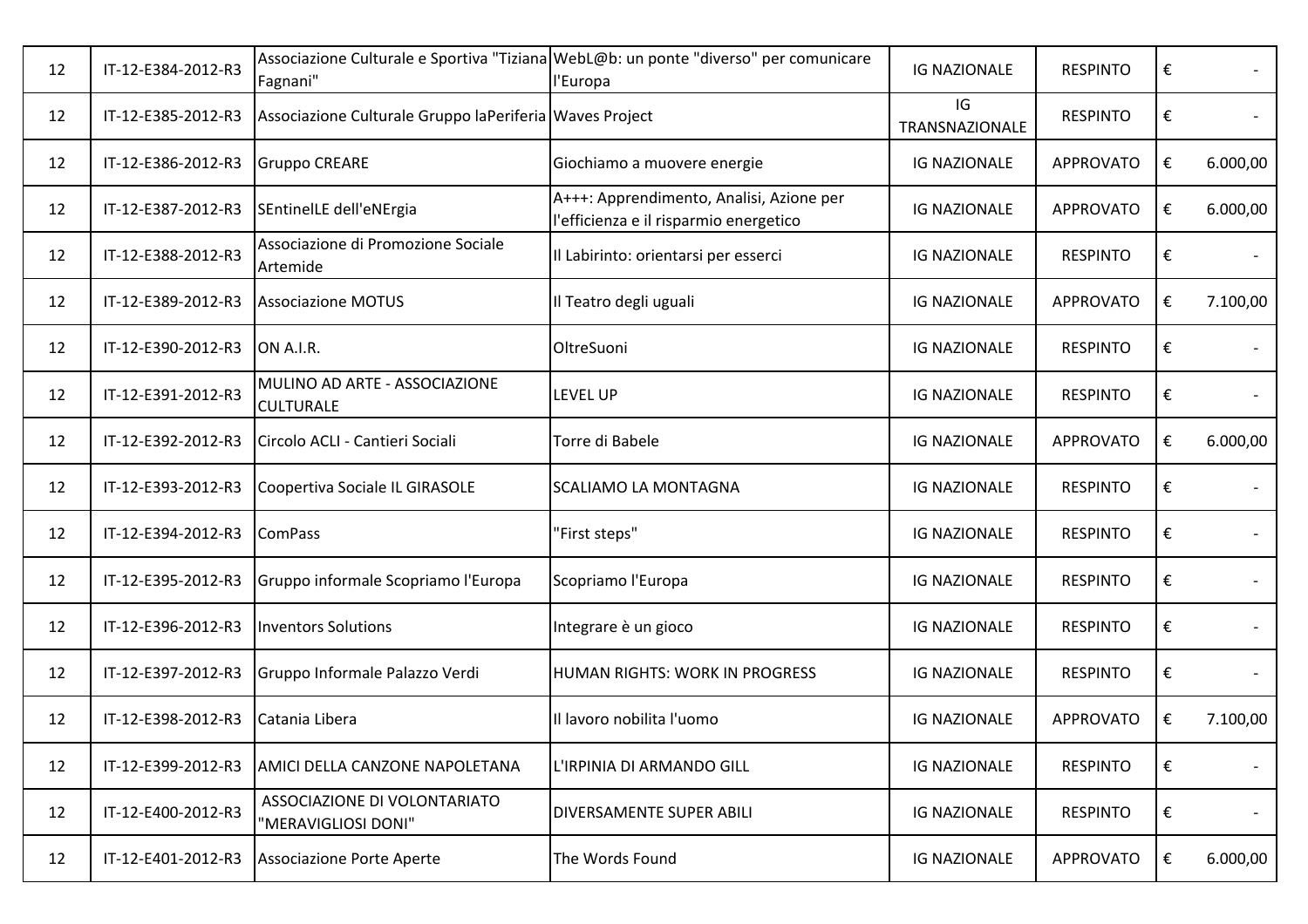| 12 | IT-12-E402-2012-R3 | Ragazzi Per lo Sport                           | Lo Sport ai Giovani                                                                  | <b>IG NAZIONALE</b>  | <b>APPROVATO</b> | € | 7.100,00  |
|----|--------------------|------------------------------------------------|--------------------------------------------------------------------------------------|----------------------|------------------|---|-----------|
| 12 | IT-12-E403-2012-R3 | <b>ASSOCIAZIONE AGAPE' ONLUS</b>               | SPES - Singing Participation European Songs -<br>SPeranza-ESperanza                  | IG<br>TRANSNAZIONALE | <b>APPROVATO</b> | € | 17.288,00 |
| 12 | IT-12-E404-2012-R3 | Associazione Culturale Link                    | Il giro dell'Europa in 365 vie                                                       | IG<br>TRANSNAZIONALE | <b>RESPINTO</b>  | € |           |
| 12 | IT-12-E405-2012-R3 | Associazione Culturale Link                    | Il giro dell'Europa in 365 vie                                                       | IG<br>TRANSNAZIONALE | <b>RESPINTO</b>  | € |           |
| 12 | IT-12-E406-2012-R3 | Casa Reddito e Welfare                         | Voglio una casa per andare in giro per il mondo                                      | <b>IG NAZIONALE</b>  | <b>RESPINTO</b>  | € |           |
| 12 | IT-12-E407-2012-R3 | IndraNet                                       | <b>EU-ROPE IN MUSIC</b>                                                              | <b>IG NAZIONALE</b>  | <b>APPROVATO</b> | € | 7.100,00  |
| 12 | IT-12-E408-2012-R3 | OSSERVATORIO EUROPA                            | <b>ATTIVAzione Europea</b>                                                           | <b>IG NAZIONALE</b>  | <b>APPROVATO</b> | € | 6.000,00  |
| 12 | IT-12-E409-2012-R3 | La meglio gioventù                             | 'Lavorare si può"                                                                    | <b>IG NAZIONALE</b>  | <b>APPROVATO</b> | € | 7.100,00  |
| 12 | IT-12-E410-2012-R3 | <b>Gruppo HELIOS</b>                           | 'Occupiamocene"                                                                      | <b>IG NAZIONALE</b>  | <b>RESPINTO</b>  | € |           |
| 12 | IT-12-E411-2012-R3 | Eliodromos                                     | Strade d'Europa                                                                      | <b>IG NAZIONALE</b>  | <b>RESPINTO</b>  | € |           |
| 12 | IT-12-E412-2012-R3 | Associazione Culturale Architetti<br>Emergenti | <b>RI-DISEGNA IL TERRITORIO</b>                                                      | <b>IG NAZIONALE</b>  | <b>RESPINTO</b>  | € |           |
| 12 | IT-12-E413-2012-R3 | Associazione Zaum                              | Photo: do it yourself!                                                               | <b>IG NAZIONALE</b>  | <b>RESPINTO</b>  | € |           |
| 12 | IT-12-E414-2012-R3 | Associazione Eos-Onlus                         | La cucina internazionale: un percorso<br>attraverso le diverse culture gastronomiche | <b>IG NAZIONALE</b>  | <b>RESPINTO</b>  | € |           |
| 12 | IT-12-E415-2012-R3 | <b>Atlantis</b>                                | <b>FASHION RECYCLING</b>                                                             | <b>IG NAZIONALE</b>  | <b>APPROVATO</b> | € | 6.000,00  |
| 12 | IT-12-E416-2012-R3 | La Fabbrica dei Sogni                          | GARantiamo Bellezza Alle GEnerazioni future                                          | <b>IG NAZIONALE</b>  | <b>APPROVATO</b> | € | 5.900,00  |
| 12 | IT-12-E417-2012-R3 | Intraprendenza Giovanile                       | 'Fare  Impresa"                                                                      | <b>IG NAZIONALE</b>  | <b>RESPINTO</b>  | € |           |
| 12 | IT-12-E418-2012-R3 | Laboratorio di autoformazione                  | Intersezionalità contro le discriminazioni                                           | <b>IG NAZIONALE</b>  | <b>APPROVATO</b> | € | 7.030,00  |
| 12 | IT-12-E419-2012-R3 | I.S.E. - International Sport Extreme           | Future and work with Sport, Health and<br>Inclusion                                  | <b>IG NAZIONALE</b>  | <b>RESPINTO</b>  | € |           |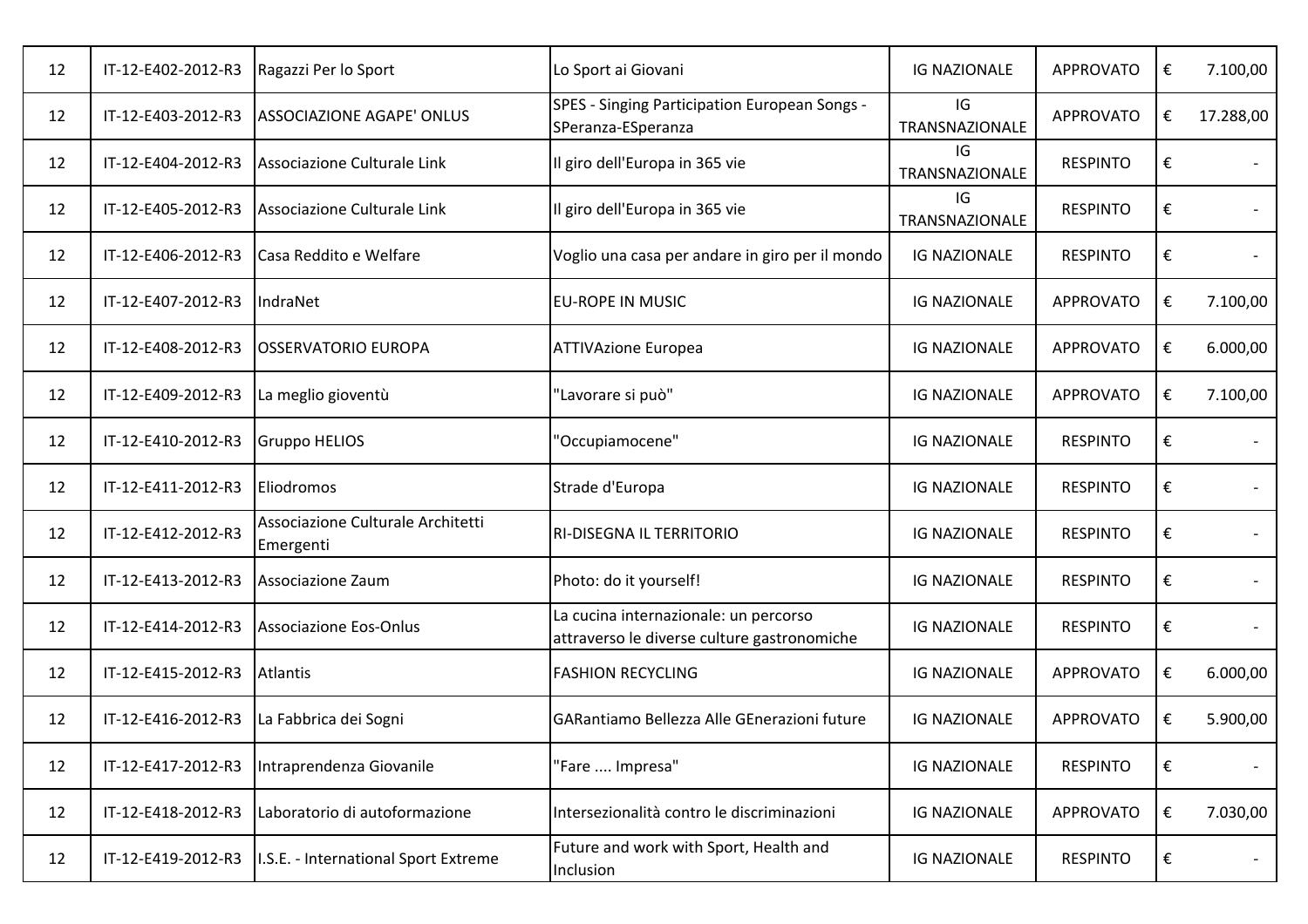| 12 | IT-12-E420-2012-R3 | Giovani e Ambiente                                                     | Ambiente Amico!                                                                    | <b>IG NAZIONALE</b> | <b>APPROVATO</b> | € | 7.100,00 |
|----|--------------------|------------------------------------------------------------------------|------------------------------------------------------------------------------------|---------------------|------------------|---|----------|
| 12 | IT-12-E421-2012-R3 | ASSOCIAZIONE DI PROMOZIONE SOCIALE<br><b>SEDIMENTAZIONE</b>            | <b>CORSO DI SERIGRAFIA</b>                                                         | <b>IG NAZIONALE</b> | <b>RESPINTO</b>  | € |          |
| 12 | IT-12-E422-2012-R3 | Associazione Contemporanea.Lab                                         | <b>Feeding Memory</b>                                                              | <b>IG NAZIONALE</b> | <b>RESPINTO</b>  | € |          |
| 12 | IT-12-E423-2012-R3 | Associazione di promozione sociale e<br>culturale "New Corleone"       | The navel of the world                                                             | <b>IG NAZIONALE</b> | <b>RESPINTO</b>  | € |          |
| 12 | IT-12-E424-2012-R3 | Gruppo Informale Giovani Santangiolesi                                 | Think G-local: S.Angelo, l'Europa, i Giovani.                                      | <b>IG NAZIONALE</b> | <b>RESPINTO</b>  | € |          |
| 12 | IT-12-E425-2012-R3 | IPAB SAntonoceto e Conservatori Riuniti                                | Salviamo l'Ambiente - Recupero e<br>Valorizzazione dei grandi involucri urbani     | <b>IG NAZIONALE</b> | <b>RESPINTO</b>  | € |          |
| 12 | IT-12-E426-2012-R3 | Associazione di Promozione Sociale<br>South Europe Youth Forum         | ExpoTalento                                                                        | <b>IG NAZIONALE</b> | <b>RESPINTO</b>  | € |          |
| 12 | IT-12-E427-2012-R3 | SO.HA - GiovaniCittadiniAttivi                                         | ACT - Agire, Comprendere, Trasformare                                              | <b>IG NAZIONALE</b> | <b>RESPINTO</b>  | € |          |
| 12 | IT-12-E428-2012-R3 | Associazione Italiana Cooperazione<br>Europa Mondo                     | Ecosport                                                                           | <b>IG NAZIONALE</b> | <b>RESPINTO</b>  | € |          |
| 12 | IT-12-E429-2012-R3 | RadioAttiva - web radio                                                | <b>Job Stream</b>                                                                  | <b>IG NAZIONALE</b> | <b>RESPINTO</b>  | € |          |
| 12 | IT-12-E430-2012-R3 | Melting Pro Laboratorio per la cultura                                 | PROduzione DIGItale: copyleft vs copyright                                         | <b>IG NAZIONALE</b> | <b>RESPINTO</b>  | € |          |
| 12 | IT-12-E431-2012-R3 | Associazione Culturale 300                                             | LABCULPOP@Valdichiana                                                              | <b>IG NAZIONALE</b> | <b>APPROVATO</b> | € | 7.100,00 |
| 12 | IT-12-E432-2012-R3 | Gruppo Informale di giovani                                            | RE-GENERATION. People of tomorrow                                                  | <b>IG NAZIONALE</b> | <b>RESPINTO</b>  | € |          |
| 12 | IT-12-E433-2012-R3 | SEntinelLE dell'eNErgia                                                | A+++: Apprendimento, Analisi, Azione per<br>l'efficienza e il risparmio energetico | <b>IG NAZIONALE</b> | <b>RESPINTO</b>  | € |          |
| 12 | IT-12-E434-2012-R3 | VALCOMINO INFORMAL GROUP                                               | ECO-Festival                                                                       | <b>IG NAZIONALE</b> | <b>RESPINTO</b>  | € |          |
| 12 | IT-12-E435-2012-R3 | <b>iGinS</b>                                                           | <b>GIOVANI in SICUREZZA</b>                                                        | <b>IG NAZIONALE</b> | <b>RESPINTO</b>  | € |          |
| 12 | IT-12-E436-2012-R3 | Associazione culturale Altera -<br>generatore di pensieri in movimento | Il quartiere con la macchina da presa                                              | <b>IG NAZIONALE</b> | APPROVATO        | € | 6.000,00 |
| 12 | IT-12-E437-2012-R3 | ASSOCIAZIONE OSSE.FOR. -<br>OSSERVATORIO FORMAZIONE. CENTRO            | Giovani Artisti di Strada                                                          | <b>IG NAZIONALE</b> | <b>RESPINTO</b>  | € |          |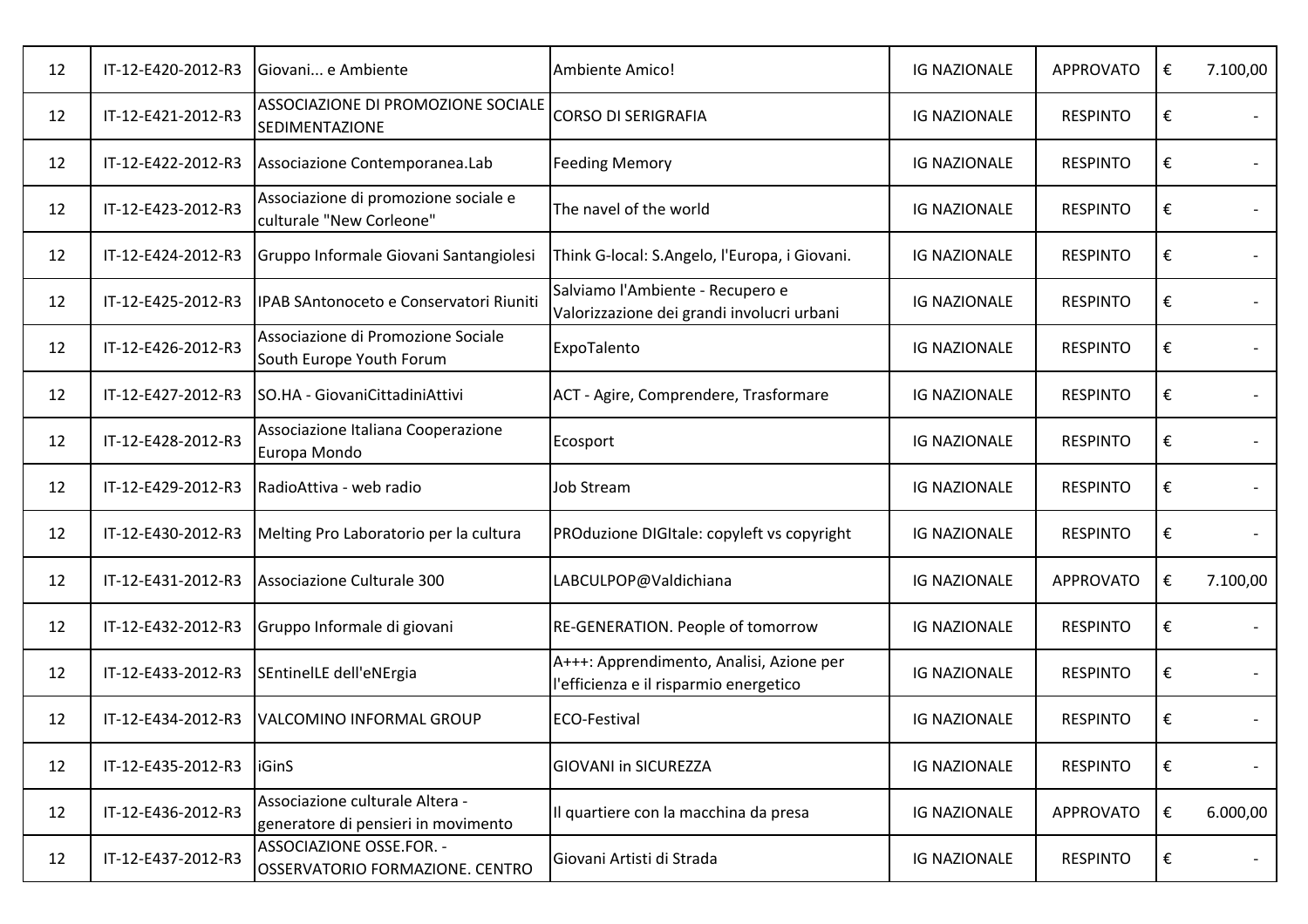| 12 | IT-12-E438-2012-R3 | Altera - generatore di pensieri in<br>movimento                      | Storielling, lo spazio storytelling                                                | <b>IG NAZIONALE</b>  | <b>RESPINTO</b>  | € |                          |
|----|--------------------|----------------------------------------------------------------------|------------------------------------------------------------------------------------|----------------------|------------------|---|--------------------------|
| 12 | IT-12-E439-2012-R3 | Associazione Laboratorio per la società<br>interculturale            | Scene di nuova democrazia                                                          | <b>IG NAZIONALE</b>  | <b>RESPINTO</b>  | € |                          |
| 12 | IT-12-E440-2012-R3 | Associazione Laboratorio per la societá<br>interculturale            | giovani nelle aree agricole-Los jóvenes en las<br>áreas agrícolas                  | IG<br>TRANSNAZIONALE | <b>RESPINTO</b>  | € |                          |
| 12 | IT-12-E441-2012-R3 | Atelier Edgard Larsen                                                | Lens Of Emprovement                                                                | <b>IG NAZIONALE</b>  | <b>RESPINTO</b>  | € |                          |
| 12 | IT-12-E442-2012-R3 | Atelier Edgard Larsen                                                | Lens Of Emprovement                                                                | <b>IG NAZIONALE</b>  | <b>RESPINTO</b>  | € |                          |
| 12 | IT-12-E443-2012-R3 | Cooperativa Opportunity More                                         | Hirpinia Giovane                                                                   | <b>IG NAZIONALE</b>  | <b>RESPINTO</b>  | € |                          |
| 12 | IT-12-E444-2012-R3 | <b>ASSOCIAZIONE CULTURALE RYTO</b>                                   | RESISTENZA: FEMMINILE SINGOLARE                                                    | <b>IG NAZIONALE</b>  | <b>RESPINTO</b>  | € |                          |
| 12 | IT-12-E445-2012-R3 | SEntinelLE dell'eNErgia                                              | A+++: Apprendimento, Analisi, Azione per<br>l'efficienza e il risparmio energetico | <b>IG NAZIONALE</b>  | <b>RESPINTO</b>  | € |                          |
| 12 | IT-12-E446-2012-R3 | Ex-Duco laB                                                          | <b>Digital Reality</b>                                                             | <b>IG NAZIONALE</b>  | <b>RESPINTO</b>  | € |                          |
| 12 | IT-12-E447-2012-R3 | Gruppo informale "Giovani cittadini"                                 | CITTA' fa rima con OPPORTUNITA'                                                    | <b>IG NAZIONALE</b>  | <b>APPROVATO</b> | € | 7.100,00                 |
| 12 | IT-12-E448-2012-R3 | Gruppo Informale Verdi                                               | Non Rifiutiamoci                                                                   | <b>IG NAZIONALE</b>  | <b>APPROVATO</b> | € | 6.000,00                 |
| 12 | IT-12-E449-2012-R3 | UNI-VERSO: Associazione culturale e di<br>promozione sociale         | <b>TURISTICA-MENTE</b>                                                             | <b>IG NAZIONALE</b>  | <b>RESPINTO</b>  | € |                          |
| 12 | IT-12-E450-2012-R3 | Siracusa in Movimento                                                | Sportello Nuove Idee                                                               | <b>IG NAZIONALE</b>  | <b>APPROVATO</b> | € | 7.100,00                 |
| 12 | IT-12-E451-2012-R3 | Benvenuti in Italia                                                  | Re-Party: vivere il pluralismo religioso                                           | <b>IG NAZIONALE</b>  | <b>APPROVATO</b> | € | 6.000,00                 |
| 12 | IT-12-E452-2012-R3 | <b>ASSOCIAZIONE NETWORK DI</b><br><b>FORMAZIONE E RICERCA SOCIO-</b> | C'era una volta e ancora ci sarà il fischietto!                                    | <b>IG NAZIONALE</b>  | <b>RESPINTO</b>  | € |                          |
| 12 | IT-12-E453-2012-R3 | Associazione Increase                                                | ZENflash                                                                           | <b>IG NAZIONALE</b>  | <b>RESPINTO</b>  | € |                          |
| 12 | IT-12-E454-2012-R3 | Hemispheres-Napoli                                                   | Prospettive Invertite                                                              | <b>IG NAZIONALE</b>  | <b>RESPINTO</b>  | € | $\overline{\phantom{a}}$ |
| 12 | IT-12-E455-2012-R3 | Gruppo informale Scopriamo l'Europa                                  | Scopriamo l'Europa                                                                 | <b>IG NAZIONALE</b>  | <b>RESPINTO</b>  | € |                          |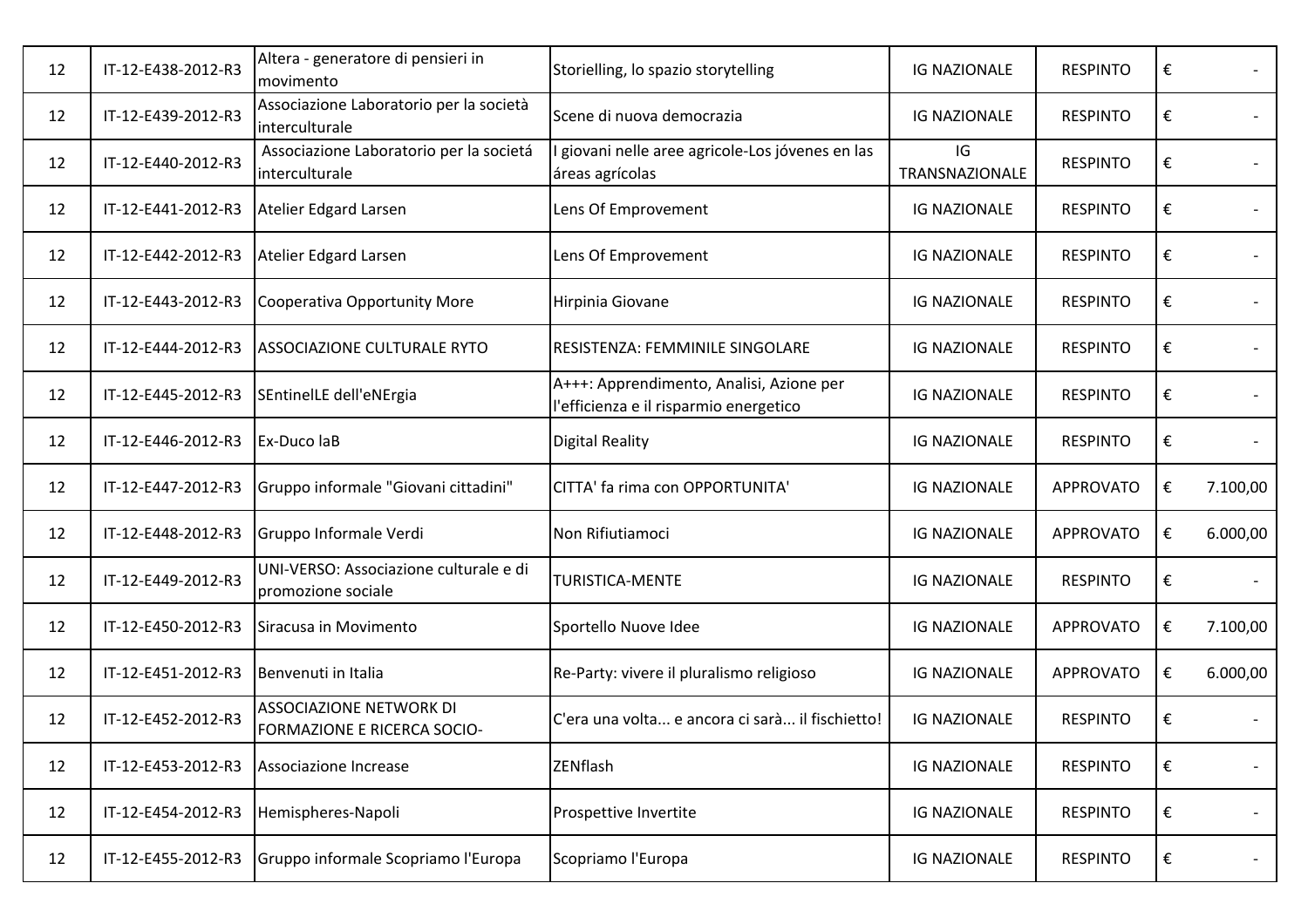| 12 | IT-12-E456-2012-R3 | Crazy for nature                                                          | SosteniAmo l'ambiente                                                     | <b>IG NAZIONALE</b>  | <b>APPROVATO</b> | € | 7.100,00 |
|----|--------------------|---------------------------------------------------------------------------|---------------------------------------------------------------------------|----------------------|------------------|---|----------|
| 12 | IT-12-E457-2012-R3 | Associazione "Per Esempio"                                                | Voluntary effect                                                          | <b>IG NAZIONALE</b>  | <b>RESPINTO</b>  | € |          |
| 12 | IT-12-E458-2012-R3 | Associazione di promozione sociale<br>Cogito et Volo                      | giornalisti di domani raccontano l'Europa                                 | <b>IG NAZIONALE</b>  | APPROVATO        | € | 6.000,00 |
| 12 | IT-12-E459-2012-R3 | Africamica - Libera associazione per<br>l'ascolto, la collaborazione e la | Ponte Radio - identità europea e del Sud del<br>Mondo nella comunicazione | <b>IG NAZIONALE</b>  | <b>RESPINTO</b>  | € |          |
| 12 | IT-12-E460-2012-R3 | Associazione Increase                                                     | ZENflash                                                                  | <b>IG NAZIONALE</b>  | <b>RESPINTO</b>  | € |          |
| 12 | IT-12-E461-2012-R3 | Associazione Increase                                                     | L'isola che non c'è - Mazara del Vallo                                    | <b>IG NAZIONALE</b>  | <b>RESPINTO</b>  | € |          |
| 12 | IT-12-E462-2012-R3 | GIANTS - GIOVENTU' IN AZIONE NEL<br>TERRITORIO E NELLA SOCIETA'           | <b>TESSERE IL FUTURO</b>                                                  | <b>IG NAZIONALE</b>  | APPROVATO        | € | 5.935,00 |
| 12 | IT-12-E463-2012-R3 | Associazione "Per Esempio"                                                | Voluntary effect                                                          | <b>IG NAZIONALE</b>  | <b>APPROVATO</b> | € | 5.980,00 |
| 12 | IT-12-E464-2012-R3 | Noi giovani                                                               | Sapori d'Europa                                                           | <b>IG NAZIONALE</b>  | <b>RESPINTO</b>  | € |          |
| 12 | IT-12-E465-2012-R3 | Associazione Increase                                                     | TradUzioneTradIzione                                                      | <b>IG NAZIONALE</b>  | <b>RESPINTO</b>  | € |          |
| 12 | IT-12-E466-2012-R3 | Giovani Assolati                                                          | waterlife                                                                 | <b>IG NAZIONALE</b>  | <b>APPROVATO</b> | € | 6.000,00 |
| 12 | IT-12-E467-2012-R3 | <b>VANESSA COKARIC</b>                                                    | YOU DRIVE_cineclub                                                        | <b>IG NAZIONALE</b>  | <b>RESPINTO</b>  | € |          |
| 12 | IT-12-E468-2012-R3 | Tresart Associazione culturale                                            | Sensrecycle                                                               | IG<br>TRANSNAZIONALE | <b>RESPINTO</b>  | € |          |
| 12 | IT-12-E469-2012-R3 | Fuori Classe Associazione Polisportiva<br>Dilettantistica                 | Giovani guide del Grappa                                                  | <b>IG NAZIONALE</b>  | <b>RESPINTO</b>  | € |          |
| 12 | IT-12-E470-2012-R3 | NuovaRicerca.AgenziaRES Soc. Coop. Soc.<br>a r.l.                         | Frutti della passione                                                     | <b>IG NAZIONALE</b>  | <b>RESPINTO</b>  | € |          |
| 12 | IT-12-E471-2012-R3 | Fuori Classe Associazione Polisportiva<br>Dilettantistica                 | <b>Healthy Rugby!</b>                                                     | <b>IG NAZIONALE</b>  | <b>RESPINTO</b>  | € |          |
| 12 | IT-12-E472-2012-R3 | "GLI AMICI DI PEPPINO"                                                    | 'Cosa nostracose nostre"                                                  | <b>IG NAZIONALE</b>  | <b>RESPINTO</b>  | € |          |
| 12 | IT-12-E473-2012-R3 | Gruppo informale "Pensa Globale, Agisci<br>Locale"                        | lo Riciclo, non Rifiuto!                                                  | <b>IG NAZIONALE</b>  | <b>APPROVATO</b> | € | 7.100,00 |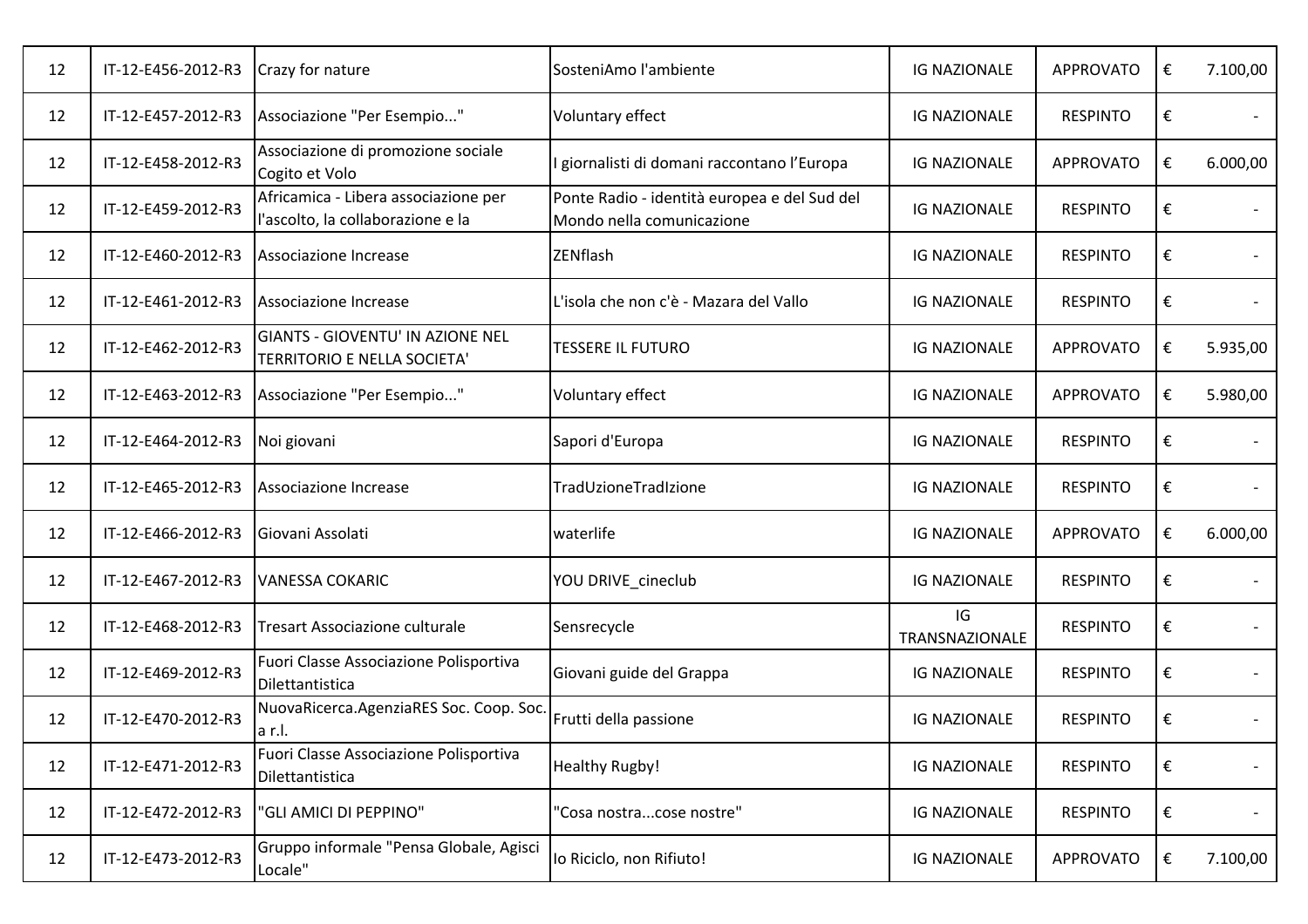| 12 | IT-12-E474-2012-R3 | Milano City Marathon Club                                       | Following European Young Citizens 2013                                                     | <b>IG NAZIONALE</b>  | <b>RESPINTO</b>  | € |          |
|----|--------------------|-----------------------------------------------------------------|--------------------------------------------------------------------------------------------|----------------------|------------------|---|----------|
| 12 | IT-12-E475-2012-R3 | LUNARIA Associazione di Promozione<br>Sociale e Impresa Sociale | 'MUSIC ALL: i giovani e le loro storie,<br>rielaborate attraverso il teatro, la danza e la | <b>IG NAZIONALE</b>  | <b>APPROVATO</b> | € | 7.100,00 |
| 12 | IT-12-E476-2012-R3 | Forum della gioventù di Prata P.U.                              | PRATA-DUBROVNIK: un ponte tra la storia                                                    | IG<br>TRANSNAZIONALE | <b>RESPINTO</b>  | € |          |
| 12 | IT-12-E477-2012-R3 | <b>MOVIMENTI</b>                                                | Giovani in movimento                                                                       | <b>IG NAZIONALE</b>  | <b>RESPINTO</b>  | € |          |
| 12 | IT-12-E478-2012-R3 | Forum della gioventù di Prata P.U.                              | PRATA-DUBROVNIK: un ponte tra la storia                                                    | IG<br>TRANSNAZIONALE | <b>RESPINTO</b>  | € |          |
| 12 | IT-12-E479-2012-R3 | Consorzio Pro Loco Colli Berici                                 | <b>BERICI PREZIOSI</b>                                                                     | <b>IG NAZIONALE</b>  | <b>RESPINTO</b>  | € |          |
| 12 | IT-12-E480-2012-R3 | Associazione Culturale La Fenice                                | RomAmoR: Tradizioni romane allo specchio                                                   | <b>IG NAZIONALE</b>  | <b>APPROVATO</b> | € | 6.000,00 |
| 12 | IT-12-E481-2012-R3 | Xena, centro scambi e dinamiche<br>interculturali               | Use-It Padova                                                                              | <b>IG NAZIONALE</b>  | <b>APPROVATO</b> | € | 6.000,00 |
| 12 | IT-12-E482-2012-R3 | Associazione FareMondi                                          | CreAttivity pensiero creativo e spirito d'impresa                                          | <b>IG NAZIONALE</b>  | <b>RESPINTO</b>  | € |          |
| 12 | IT-12-E483-2012-R3 | 'Futuro Giovane"                                                | Alla scoperta del biologico                                                                | <b>IG NAZIONALE</b>  | <b>APPROVATO</b> | € | 7.100,00 |
| 12 | IT-12-E484-2012-R3 | InnovAction Lab                                                 | <b>InnovAction Camper</b>                                                                  | <b>IG NAZIONALE</b>  | <b>RESPINTO</b>  | € |          |
| 12 | IT-12-E485-2012-R3 | NuovaRicerca.AgenziaRES Soc. Coop. Soc.<br>la r.l.              | Il futuro è un impresa                                                                     | <b>IG NAZIONALE</b>  | <b>RESPINTO</b>  | € |          |
| 12 | IT-12-E486-2012-R3 | ASSOCIAZIONE OSSE.FOR. -<br>OSSERVATORIO FORMAZIONE. CENTRO     | Giovani Artisti di Strada                                                                  | <b>IG NAZIONALE</b>  | <b>APPROVATO</b> | € | 6.500,00 |
| 12 | IT-12-E487-2012-R3 | Associazione Concordia                                          | "Un calcio per ricominciare"                                                               | <b>IG NAZIONALE</b>  | <b>RESPINTO</b>  | € |          |
| 12 | IT-12-E488-2012-R3 | <b>CITY ART</b>                                                 | Social Rom                                                                                 | <b>IG NAZIONALE</b>  | <b>APPROVATO</b> | € | 7.100,00 |
| 12 | IT-12-E489-2012-R3 | <b>GOVI FOREVER</b>                                             | <b>DIETRO L'ANGOLO</b>                                                                     | <b>IG NAZIONALE</b>  | <b>RESPINTO</b>  | € |          |
| 12 | IT-12-E490-2012-R3 | Associazione Concordia                                          | "Un calcio per ricominciare"                                                               | <b>IG NAZIONALE</b>  | <b>RESPINTO</b>  | € |          |
| 12 | IT-12-E491-2012-R3 | Associazione Concordia                                          | "Un calcio per ricominciare"                                                               | <b>IG NAZIONALE</b>  | <b>APPROVATO</b> | € | 6.000,00 |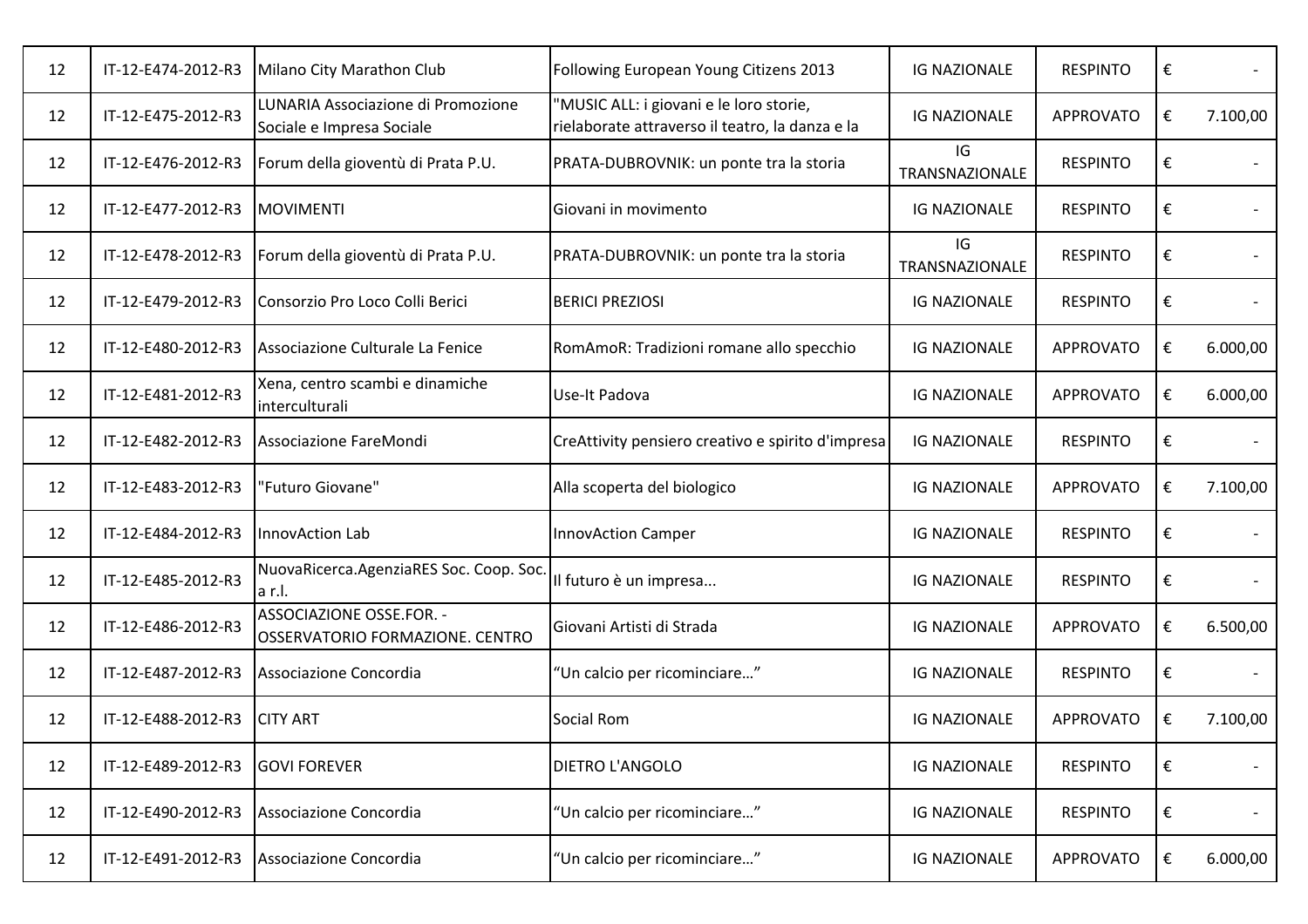| 12 | IT-12-E492-2012-R3 | Associazione FareMondi                                                                | Change your life, change your world                       | <b>IG NAZIONALE</b> | <b>RESPINTO</b>  | €                       |          |
|----|--------------------|---------------------------------------------------------------------------------------|-----------------------------------------------------------|---------------------|------------------|-------------------------|----------|
| 12 | IT-12-E493-2012-R3 | Associazione per la Mobilitazione sociale<br>Onlus                                    | Fatto in casa                                             | <b>IG NAZIONALE</b> | <b>RESPINTO</b>  | €                       |          |
| 12 | IT-12-E494-2012-R3 | SHERWOOD COOP. SOC. ONLUS                                                             | 7 MESI CREATIVI                                           | <b>IG NAZIONALE</b> | <b>RESPINTO</b>  | €                       |          |
| 12 | IT-12-E495-2012-R3 | Associazione Culturale Giovanile<br>IdeAlbano                                         | IL RUOLO DELL'INTEGRAZIONE E IL VALORE<br>DELL'IDENTITA'  | <b>IG NAZIONALE</b> | <b>APPROVATO</b> | €                       | 7.100,00 |
| 12 | IT-12-E496-2012-R3 | <b>Associazione Nahuel</b>                                                            | Integralmente                                             | <b>IG NAZIONALE</b> | <b>APPROVATO</b> | €                       | 6.000,00 |
| 12 | IT-12-E497-2012-R3 | Gruppo Informale denominato il Sentiero giovani tra storia, leggende e cavalli        |                                                           | <b>IG NAZIONALE</b> | <b>RESPINTO</b>  | €                       |          |
| 12 | IT-12-E498-2012-R3 | Gruppo Informale rifiuti da imparare                                                  | rifiuti da imparare                                       | <b>IG NAZIONALE</b> | <b>RESPINTO</b>  | €                       |          |
| 12 | IT-12-E499-2012-R3 | Gruppo Giovanile Informale Green Ideas Sustainability Culture Lab                     |                                                           | <b>IG NAZIONALE</b> | <b>RESPINTO</b>  | €                       |          |
| 12 | IT-12-E500-2012-R3 | <b>AGISCO</b>                                                                         | <b>DIRITTO &amp; ROVESCIO</b>                             | <b>IG NAZIONALE</b> | <b>RESPINTO</b>  | €                       |          |
| 12 | IT-12-E501-2012-R3 | Associazione FareMondi                                                                | ALIMENTA - Alimentare conoscenza e<br>conoscere con gusto | <b>IG NAZIONALE</b> | <b>APPROVATO</b> | €                       | 6.000,00 |
| 12 | IT-12-E502-2012-R3 | <b>ASSOCIAZIONE NETWORK DI</b><br><b>FORMAZIONE E RICERCA SOCIO-</b>                  | C'era una volta e ancora ci sarà il fischietto!           | <b>IG NAZIONALE</b> | <b>APPROVATO</b> | €                       | 7.100,00 |
| 12 | IT-12-E503-2012-R3 | Not Formal Whitevillage                                                               | Europaper                                                 | <b>IG NAZIONALE</b> | <b>APPROVATO</b> | €                       | 7.100,00 |
| 12 | IT-12-E504-2012-R3 | Associazione Faremondi                                                                | Un'isola di verde a Palermo                               | <b>IG NAZIONALE</b> | <b>APPROVATO</b> | €                       | 6.000,00 |
| 12 | IT-12-E505-2012-R3 | <b>ASSOCIAZIONE O.R.S. Osservatorio</b><br>Ricerca Sociale. Centro studi, politiche e | ALLA CONSOLLE PASSATO E PRESENTE                          | <b>IG NAZIONALE</b> | <b>RESPINTO</b>  | €                       |          |
| 12 | IT-12-E506-2012-R3 | Associazione Culturale Lavori in Corso                                                | RAGAZZI DELLA VIA PAAL - LOTTA                            | <b>IG NAZIONALE</b> | <b>RESPINTO</b>  | €                       |          |
| 12 | IT-12-E507-2012-R3 | I-Cult                                                                                | Wall of Young Thoughts                                    | <b>IG NAZIONALE</b> | <b>APPROVATO</b> | €                       | 7.100,00 |
| 12 | IT-12-E508-2012-R3 | <b>RADIO CARAFA STYLE</b>                                                             | RADIO CARAFA STYLE                                        | <b>IG NAZIONALE</b> | <b>APPROVATO</b> | $\boldsymbol{\epsilon}$ | 6.000,00 |
| 12 | IT-12-E509-2012-R3 | CIAI ONLUS - Centro Italiano Aiuti<br>all'Infanzia                                    | CIAIgusto? Il sapore dell'incontro                        | <b>IG NAZIONALE</b> | <b>RESPINTO</b>  | €                       |          |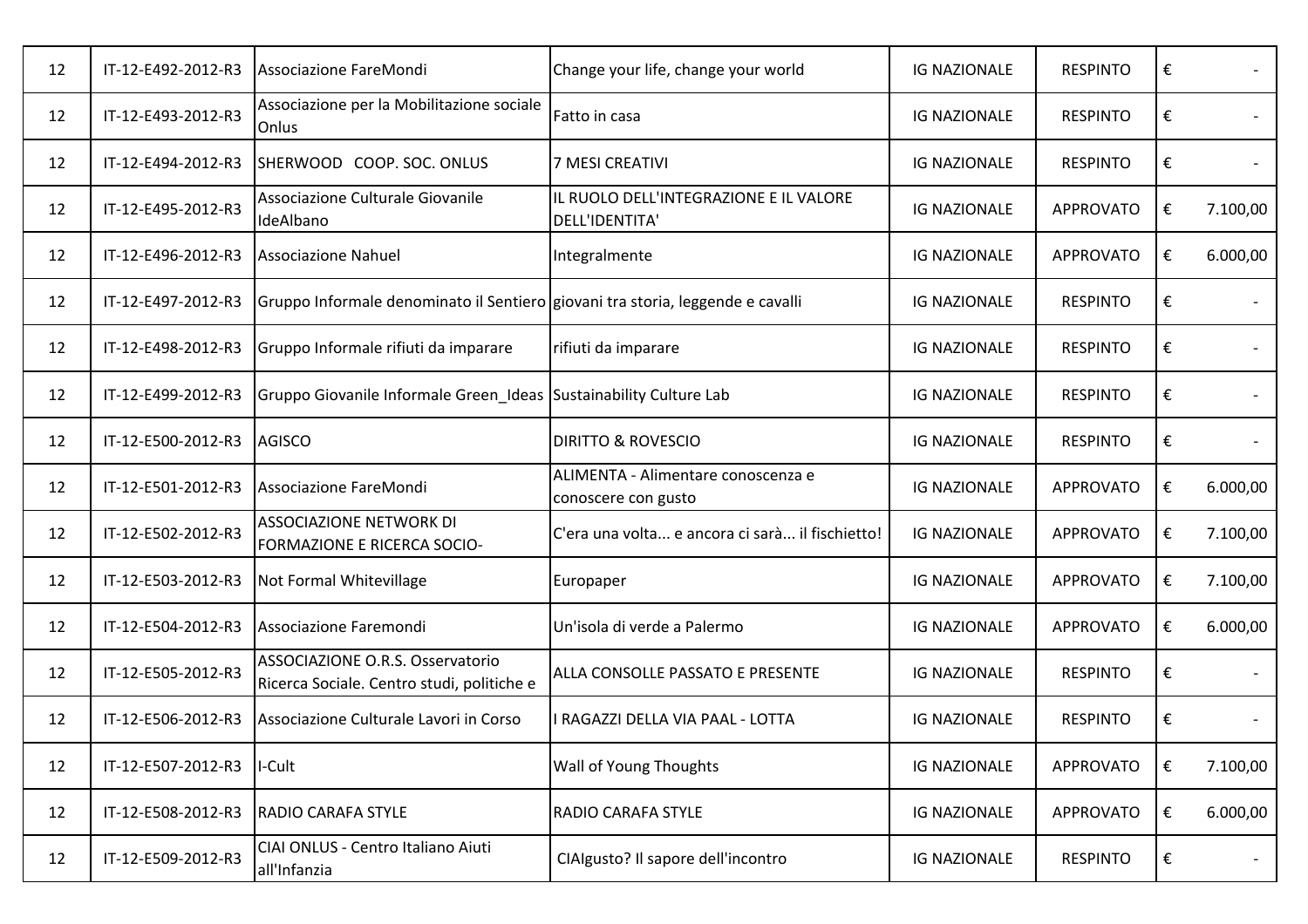| 12 | IT-12-E510-2012-R3 | Fondazione Flaminia                                            | Cittadinanza Europea: QUesta Sconosciuta!                                       | <b>IG NAZIONALE</b>  | APPROVATO        | € | 6.000,00 |
|----|--------------------|----------------------------------------------------------------|---------------------------------------------------------------------------------|----------------------|------------------|---|----------|
| 12 | IT-12-E511-2012-R3 | Associazione ARS Nea - Didattica e<br>Cultura                  | Dal Museo alla Comunità                                                         | <b>IG NAZIONALE</b>  | <b>RESPINTO</b>  | € |          |
| 12 | IT-12-E512-2012-R3 | Gruppo informale di giovani                                    | Iniziative Giovani per una Nuova Europa -<br>Young Initiatives for a New Europe | <b>IG NAZIONALE</b>  | <b>RESPINTO</b>  | € |          |
| 12 | IT-12-E513-2012-R3 | Gruppo informale "B.P.G. News"                                 | B.P.G. Journal                                                                  | <b>IG NAZIONALE</b>  | <b>APPROVATO</b> | € | 7.100,00 |
| 12 | IT-12-E514-2012-R3 | Gruppo informale di giovani                                    | Iniziative Giovani per una Nuova Europa -<br>Young Initiatives for a New Europe | <b>IG NAZIONALE</b>  | <b>RESPINTO</b>  | € |          |
| 12 | IT-12-E515-2012-R3 | Gruppo informale di giovani                                    | Iniziative Giovani per una Nuova Europa -<br>Young Initiatives for a New Europe | <b>IG NAZIONALE</b>  | <b>RESPINTO</b>  | € |          |
| 12 | IT-12-E516-2012-R3 | Area-nord.it                                                   | Area-nord.it                                                                    | <b>IG NAZIONALE</b>  | <b>RESPINTO</b>  | € |          |
| 12 | IT-12-E517-2012-R3 | <b>ASSOCIAZIONE FANTASMA</b>                                   | <b>MELTING POT</b>                                                              | <b>IG NAZIONALE</b>  | <b>APPROVATO</b> | € | 7.100,00 |
| 12 | IT-12-E518-2012-R3 | Comitato Abba Vive                                             | "NO BORDER TALES, volti e luoghi del<br>meticciato metropolitano"               | <b>IG NAZIONALE</b>  | <b>APPROVATO</b> | € | 7.100,00 |
| 12 | IT-12-E519-2012-R3 | <b>Associazione GIOSEF-UNITO</b>                               | Trajec(s)tories: see your rights, show your life                                | <b>IG NAZIONALE</b>  | <b>APPROVATO</b> | € | 6.000,00 |
| 12 | IT-12-E520-2012-R3 | Alternative europee                                            | P.L.A.Y. (Participation, Learning, Action, Youth)<br>for Urban Dialogue         | IG<br>TRANSNAZIONALE | <b>RESPINTO</b>  | € |          |
| 12 | IT-12-E521-2012-R3 | <b>Officine Arte Teatro</b>                                    | Corpi Ribelli in Situazioni Imprevedibili                                       | <b>IG NAZIONALE</b>  | <b>RESPINTO</b>  | € |          |
| 12 | IT-12-E522-2012-R3 | Associazione Laboratorio Alchemico                             | <b>ARTBRUT: ARTE E PSICHIATRIA</b>                                              | <b>IG NAZIONALE</b>  | <b>RESPINTO</b>  | € |          |
| 12 | IT-12-E523-2012-R3 | Associazione Progetto Famiglia Affido<br>Onlus                 | Living, sharing, loving                                                         | <b>IG NAZIONALE</b>  | <b>RESPINTO</b>  | € |          |
| 12 | IT-12-E524-2012-R3 | Unione degli Studenti                                          | Diritti al Futuro                                                               | <b>IG NAZIONALE</b>  | <b>APPROVATO</b> | € | 7.000,00 |
| 12 | IT-12-E525-2012-R3 | POLISPORTIVA VIRTUS CORREGGIO<br>SOCIETA' COOPERATIVA SPORTIVA | <b>VIRTUS IN SPORT EDUCATION</b>                                                | <b>IG NAZIONALE</b>  | <b>RESPINTO</b>  | € |          |
| 12 | IT-12-E526-2012-R3 | Karibu Afrika Onlus                                            | Progettare il futuro                                                            | <b>IG NAZIONALE</b>  | <b>RESPINTO</b>  | € |          |
| 12 | IT-12-E527-2012-R3 | Consorzio Elios Etneo - Cooperative<br>Solidali Etnee          | Giovani In Campo                                                                | <b>IG NAZIONALE</b>  | <b>RESPINTO</b>  | € |          |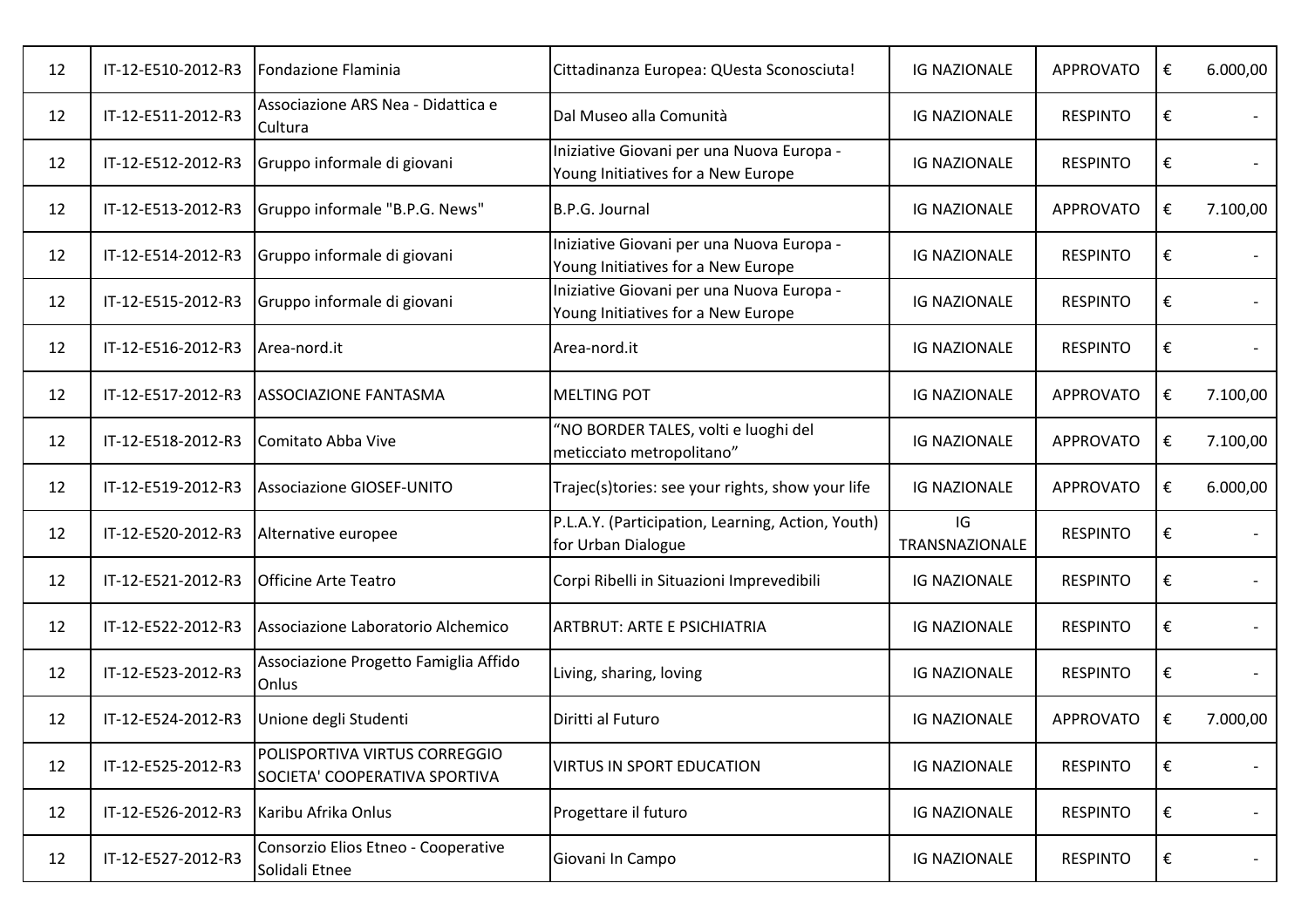| 12 | IT-12-E528-2012-R3 | Biloba Società Coop. Sociale                                                   | RADIO BANDA LARGA AND THE CITY - I<br>LABORATORI RADIOFONICI DI RBL | <b>IG NAZIONALE</b>  | <b>RESPINTO</b>  | € |          |
|----|--------------------|--------------------------------------------------------------------------------|---------------------------------------------------------------------|----------------------|------------------|---|----------|
| 12 | IT-12-E529-2012-R3 | Associazione Progetto Famiglia ONLUS                                           | 'Dall'identità alla società " Open Day sul<br>Volontariato!         | <b>IG NAZIONALE</b>  | <b>APPROVATO</b> | € | 6.000,00 |
| 12 | IT-12-E530-2012-R3 | Alice's Friends                                                                | No (video)games, just sports                                        | <b>IG NAZIONALE</b>  | <b>APPROVATO</b> | € | 6.000,00 |
| 12 | IT-12-E531-2012-R3 | ASSOCIAZIONE O.R.S. Osservatorio<br>Ricerca Sociale. Centro studi, politiche e | ALLA CONSOLLE PASSATO E PRESENTE                                    | <b>IG NAZIONALE</b>  | <b>RESPINTO</b>  | € |          |
| 12 | IT-12-E532-2012-R3 | <b>VEDOGIOVANE ASTI</b>                                                        | "CITTA' D'INNANZI" : per una fruizione paritaria<br>e democratica   | <b>IG NAZIONALE</b>  | <b>APPROVATO</b> | € | 7.100,00 |
| 12 | IT-12-E533-2012-R3 | <b>ASSOCIAZIONE CULTURALE RYTO</b>                                             | YOUNG CUGGIONO                                                      | <b>IG NAZIONALE</b>  | <b>RESPINTO</b>  | € |          |
| 12 | IT-12-E534-2012-R3 | <b>ASSOCIAZIONE LUMACUORE</b>                                                  | Tangoterapia per giovani non vedenti e<br>ipovedenti                | <b>IG NAZIONALE</b>  | <b>RESPINTO</b>  | € |          |
| 12 | IT-12-E535-2012-R3 | Comune di Pizzo                                                                | Diventiamo Amici?                                                   | <b>IG NAZIONALE</b>  | <b>RESPINTO</b>  | € |          |
| 12 | IT-12-E536-2012-R3 | <b>Gruppo Informale GPRS</b>                                                   | Giovani Protagonisti per Ripensare la Speranza<br>del Sud           | <b>IG NAZIONALE</b>  | <b>APPROVATO</b> | € | 6.800,00 |
| 12 | IT-12-E537-2012-R3 | Cooperativa Opportunity More                                                   | Hirpinia Giovane                                                    | <b>IG NAZIONALE</b>  | <b>RESPINTO</b>  | € |          |
| 12 | IT-12-E538-2012-R3 | Centro Servizi per il Volontariato Perugia                                     | Clowns against prejudices and stereotypes                           | <b>IG NAZIONALE</b>  | <b>APPROVATO</b> | € | 7.100,00 |
| 12 | IT-12-E539-2012-R3 | Marta Marotta                                                                  | Pioniere della Musica Elettronica                                   | IG<br>TRANSNAZIONALE | <b>RESPINTO</b>  | € |          |
| 12 | IT-12-E540-2012-R3 | "Amici per lanatura!"                                                          | "H2O LAB"                                                           | <b>IG NAZIONALE</b>  | <b>APPROVATO</b> | € | 7.100,00 |
| 12 | IT-12-E541-2012-R3 | Gruppo informale "Abitanti di San Siro"                                        | M2M - L'Europa avrà i nostri occhi                                  | IG<br>TRANSNAZIONALE | <b>RESPINTO</b>  | € |          |
| 12 | IT-12-E542-2012-R3 | <b>ASSOCIAZIONE CULTURALE RYTO</b>                                             | ROSA DALLA PAURA ALL'AMERICA                                        | <b>IG NAZIONALE</b>  | <b>RESPINTO</b>  | € |          |
| 12 | IT-12-E543-2012-R3 | Genintercultura                                                                | L'intercultura va in scena                                          | <b>IG NAZIONALE</b>  | <b>APPROVATO</b> | € | 6.000,00 |
| 12 | IT-12-E544-2012-R3 | Gruppo Informale " Gioventu' "                                                 | GiovenTu 2.0                                                        | <b>IG NAZIONALE</b>  | <b>RESPINTO</b>  | € | $\sim$   |
| 12 | IT-12-E545-2012-R3 | InnovAction Lab                                                                | <b>InnovAction Camper</b>                                           | <b>IG NAZIONALE</b>  | <b>RESPINTO</b>  | € |          |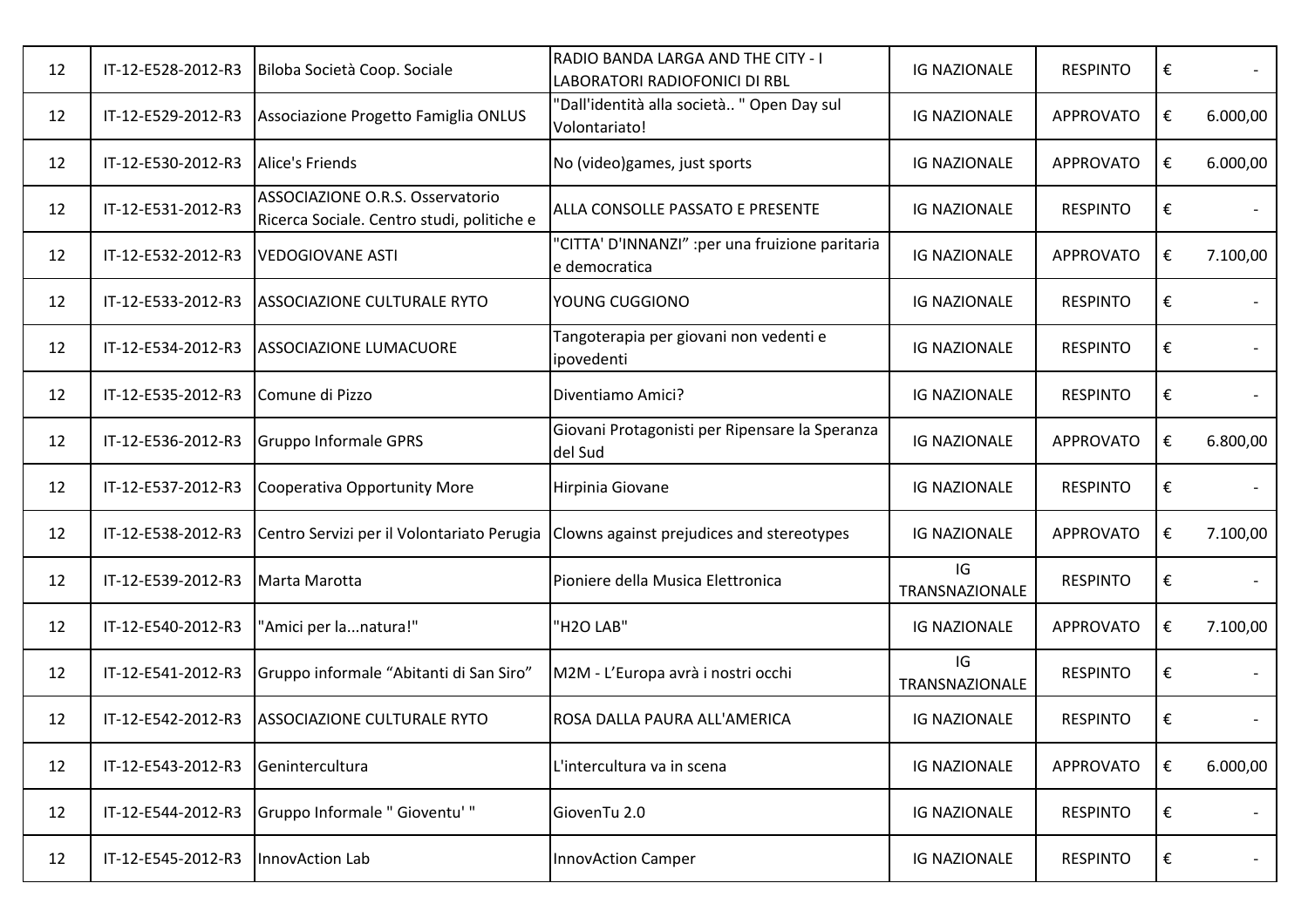## **AZIONE 1.3 - PROGETTI GIOVANI E DEMOCRAZIA**

**Progetti presentati alla scadenza del 1° ottobre 2012**

| <b>AZIONE</b> | N. PROGETTO       | <b>ENTE / ORGANIZZAZIONE</b>                                                                  | <b>TITOLO PROGETTO</b>                                                   | <b>TIPOLOGIA</b><br><b>PROGETTO</b>   | <b>ESITO</b>     | <b>CONTRIBUTO</b><br><b>CONCESSO</b> |
|---------------|-------------------|-----------------------------------------------------------------------------------------------|--------------------------------------------------------------------------|---------------------------------------|------------------|--------------------------------------|
| 13            | IT-13-3-2012-R3   | AFOLsud Milano a.s.c.                                                                         | No to Precarious employment                                              | <b>DEMOCRAZIA</b><br><b>GIOVANILE</b> | <b>RESPINTO</b>  | €                                    |
| 13            | IT-13-E17-2012-R3 | Comune di Capaci                                                                              | DecisiOn Making and Active citizeNshIp of<br>young                       | <b>DEMOCRAZIA</b><br><b>GIOVANILE</b> | <b>RESPINTO</b>  | €                                    |
| 13            | IT-13-E18-2012-R3 | Comune di Capaci                                                                              | DecisiOn Making and Active citizeNshIp of<br>young                       | <b>DEMOCRAZIA</b><br><b>GIOVANILE</b> | <b>APPROVATO</b> | 41.229,24<br>€                       |
| 13            | IT-13-E19-2012-R3 | Fondazione san vigilio                                                                        | democraticamente partecipi                                               | <b>DEMOCRAZIA</b><br><b>GIOVANILE</b> | <b>RESPINTO</b>  | €                                    |
| 13            | IT-13-E20-2012-R3 | Fondazione san vigilio                                                                        | democraticamente partecipi                                               | <b>DEMOCRAZIA</b><br><b>GIOVANILE</b> | <b>APPROVATO</b> | €<br>36.510,00                       |
| 13            | IT-13-E21-2012-R3 | Comune di Favara                                                                              | Question time                                                            | <b>DEMOCRAZIA</b><br><b>GIOVANILE</b> | <b>APPROVATO</b> | €<br>41.202,00                       |
| 13            | IT-13-E22-2012-R3 | Cies Onlus                                                                                    | Democracy on stage                                                       | <b>DEMOCRAZIA</b><br><b>GIOVANILE</b> | <b>RESPINTO</b>  | €                                    |
| 13            | IT-13-E23-2012-R3 | Cies Onlus                                                                                    | Democracy on stage                                                       | <b>DEMOCRAZIA</b><br><b>GIOVANILE</b> | <b>APPROVATO</b> | €<br>25.916,74                       |
| 13            | IT-13-E24-2012-R3 | Comune di Vigolo Vattaro                                                                      | The youth twinning commettee for Vigolo<br>Vattaro & Theilheim           | <b>DEMOCRAZIA</b><br><b>GIOVANILE</b> | <b>RESPINTO</b>  | €                                    |
| 13            | IT-13-E25-2012-R3 | Associazione Italiana Alberghi della<br>Gioventù                                              | Cinque giorni a impatto zero                                             | <b>DEMOCRAZIA</b><br><b>GIOVANILE</b> | <b>APPROVATO</b> | 24.000,00<br>€                       |
| 13            | IT-13-E26-2012-R3 | <b>COMUNE DI REGGIO CALABRIA</b>                                                              | EUROPEAN COMMISSION WORKING<br>SIMULATION                                | <b>DEMOCRAZIA</b><br><b>GIOVANILE</b> | <b>APPROVATO</b> | €<br>28.488,96                       |
| 13            | IT-13-E27-2012-R3 | TIA FORMAZIONE INTERNAZIONALE                                                                 | EUROPEAN ONLINE JOURNAL                                                  | DEMOCRAZIA<br><b>GIOVANILE</b>        | <b>RESPINTO</b>  | €                                    |
| 13            | IT-13-E28-2012-R3 | City of BRA                                                                                   | Decision Considerations, Interests and<br>Determining Elements in policy | <b>DEMOCRAZIA</b><br><b>GIOVANILE</b> | <b>RESPINTO</b>  | €                                    |
| 13            | IT-13-E29-2012-R3 | Unione dei Comuni delle Valli Joniche dei Active Intergenerational Dialogue for<br>Peloritani | Democracy Around Europe                                                  | DEMOCRAZIA<br><b>GIOVANILE</b>        | <b>APPROVATO</b> | €<br>44.658,00                       |